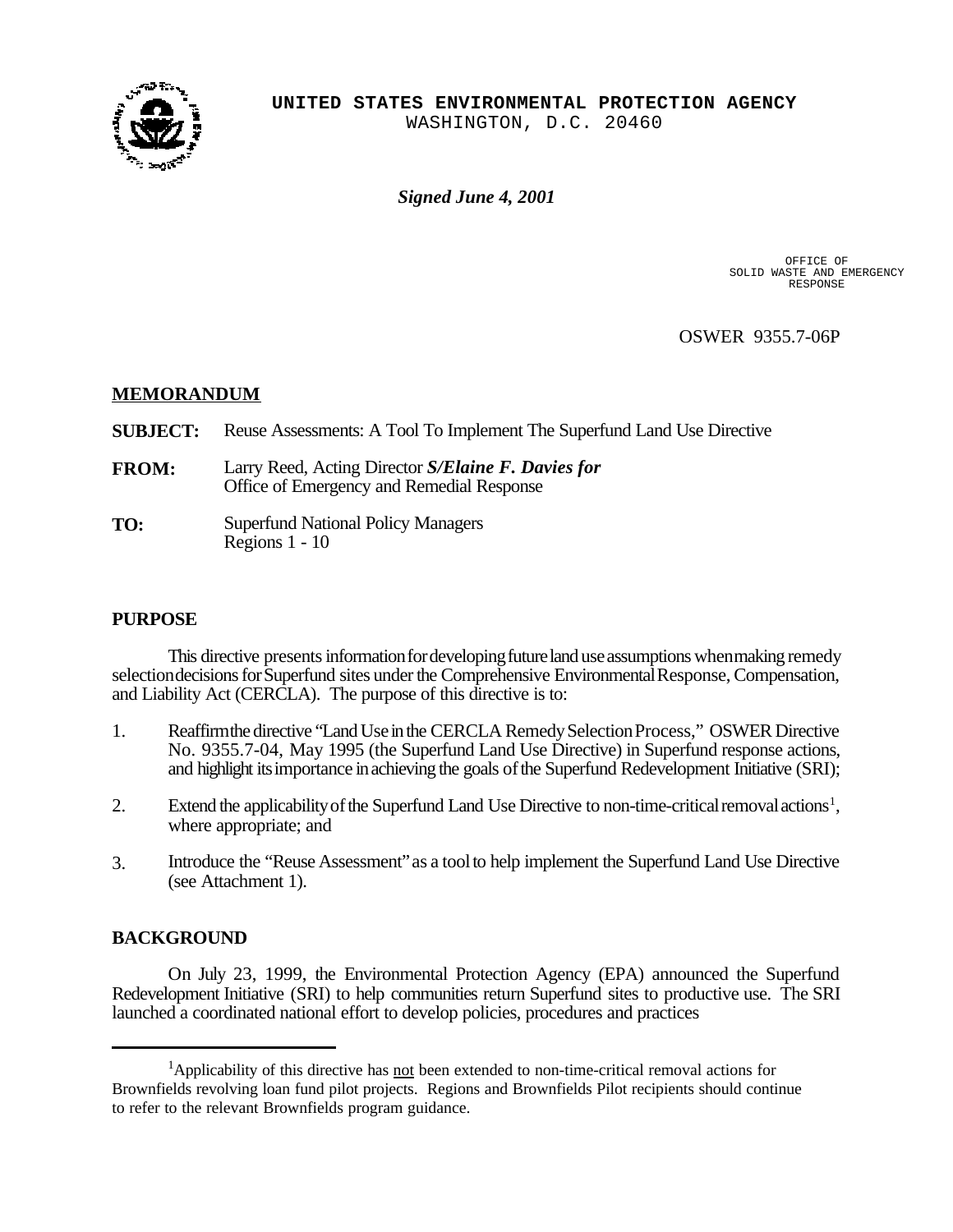needed to achieve this goal. The SRI also reemphasizes EPA's current practice of considering future land use assumptions in cleanup decisions and encourages communities to communicate their future land use preferences before the Agency fully implements a cleanup remedy. In implementing the SRI, the Agency is clear in assuring that site reuse, where it can be achieved, occurs without compromising cleanup standards or the protectiveness of response actions.

# **IMPLEMENTATION <sup>2</sup>**

### *1. Reaffirm the Importance of the Superfund Land Use Directive in Superfund Response Actions.*

The Superfund Land Use Directive (see Attachment 2) provides basic information on developing and using future land use assumptions to support Superfund remedial actions. The Superfund Land Use Directive promotes early discussions with stakeholders regarding potential future land use options for sites and promotes the use of that information to develop realistic assumptions regarding future land use. The following topics are addressed in the Directive:

- Why realistic assumptions of future land use are important to the Superfund response process;
- Types of information that can be considered;
- How to use assumptions of future land use in the development, selection and implementation of response actions;
- Public involvement considerations:
- The role of institutional controls when response actions result in restricted future uses; and
- The applicability of future land use considerations to Federal Facility sites undergoing response actions, as well as RCRA Corrective Action sites.

Integrating realistic assumptions of future land use into Superfund response actions is animportant step toward facilitating the reuse of sites following cleanup. Therefore, implementation of the Superfund Land Use Directive can be an important factor in achieving the objectives of the SRI wherever cleanup actions can be catalysts for returning Superfund sites to productive use. Regions should review the Superfund Land Use Directive and ensure that reasonable future land use assumptions are incorporated into the development, evaluation and selection of response actions, where appropriate.

<sup>&</sup>lt;sup>2</sup>Applicability to Federal Facilities and RCRA Corrective Action. Where another federal agency is performing a CERCLA-based remedial action or non-time-critical removal, it should develop assumptions of reasonably anticipated future land use as part of the response process consistent with the Superfund Land Use Directive, where appropriate. Information in this directive may be helpful to Federal Facility site managers conducting this work. In particular, the Reuse Assessment Guide conveys a concise and practical approach to addressing future land use issues. Also, information in this directive may be helpful to RCRA project managers in developing future land use assumptions. However, RCRA stakeholders should also refer to guidance on land use in the May 1, 1996, Notice of Proposed Rulemaking (Vol. 61, No. 85, 40 CFR, pages 19432 to 19464).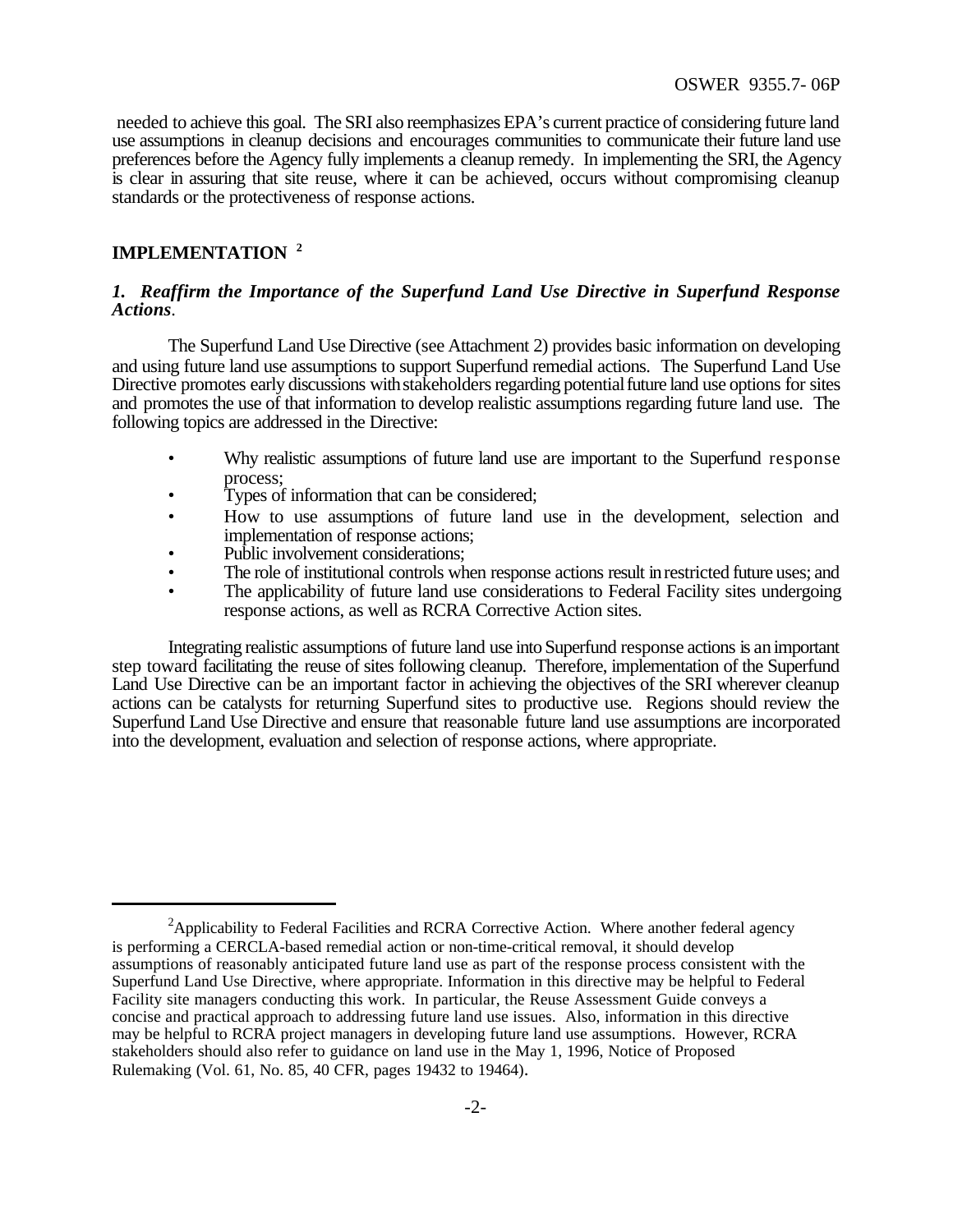# *2. Extend the Applicability of the Superfund Land Use Directive to Non-Time-Critical Removal Actions.*

This directive extends the applicability of the Superfund Land Use Directive to non-time- critical removal actions, where site conditions and the nature of the response action warrant. Assumptions regarding reasonably anticipated future land use can be considered when developing the Engineering Evaluation/Cost Analysis (EE/CA). Future land use assumptions can support site characterization, risk assessment, and the development, evaluation and selection of response actions. The analysis supporting the assumptions of future land use can be scaled back, as appropriate, consistent with the scope of the removal action.

# *3. Reuse Assessments – A Tool for Developing Reasonably Anticipated Future Land Use Assumptions.*

The reuse assessment, as described in Attachment 1, involves collecting and evaluating information to develop assumptions about reasonably anticipated future land use(s) at Superfund sites. It provides a toolto implement the Superfund Land Use Directive and may involve a review of available records, visual inspections of the site and discussions about potential future land uses with local government officials, property owners and community members. Information gathered as part of the reuse assessment can be combined with other information on potential future land use obtained through the CERCLA community involvement process and through dialogue with state officials.

Information obtained from the reuse assessment can be particularly useful during the planning stages of a response action. The resulting assumptions of reasonably anticipated future use can be considered as part of the following:

- The baseline risk assessment when estimating potential future risks;
- The development of remedial/removal action objectives and the development and evaluation of response alternatives; and
- The selection of the appropriate response action required for the protection of human health and the environment.

Similarly, a reuse assessment canbe usefulfordevelopingfuture land use assumptions as part ofthe EE/CA and action memorandum supporting a non-time-critical removal action.

# **ADDITIONAL INFORMATION**

Copies of this document are available on the Superfund web site, at http://www.epa.gov/superfund/pubs.htm. Copies of this document may also be obtained from the OERR Document Center (703) 603-9232. General questions about this topic should be referred to the Hotline at 1-800-424-9346. The subject matter specialist for this document is Paul Nadeau of OERR.

Notice: This document is intended to provide guidance and information for EPA staff, states, tribes, Potentially Responsible Parties (PRPs) and contractors conducting site cleanups under CERCLA, as well as for local governments and other stakeholders involved with Superfund sites and the CERCLA response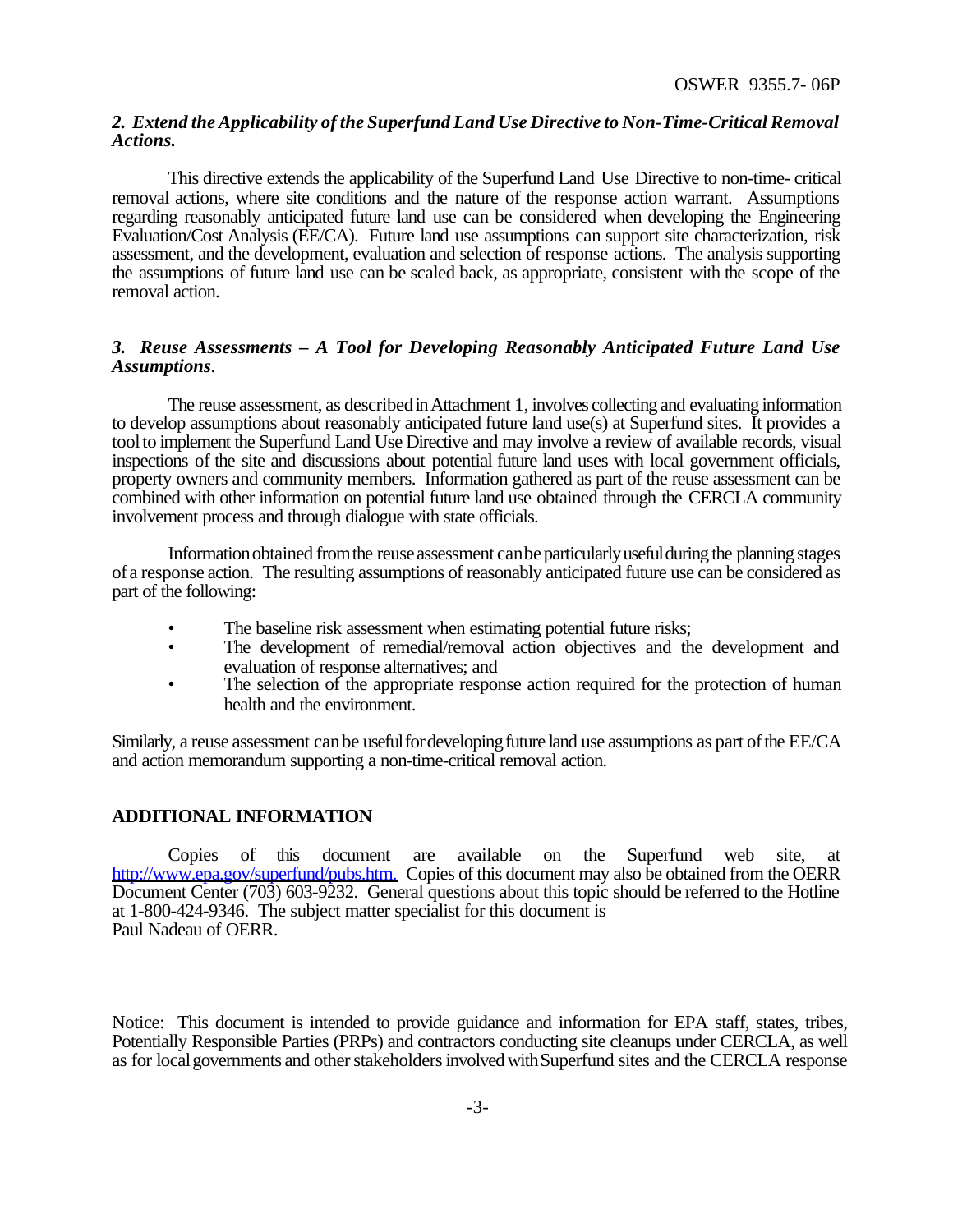### OSWER 9355.7- 06P

process. The approach in this guidance is meant to be considered at current and future sites undergoing an RI/FS or EE/CA, to the extent possible. Any decisions regarding a particular remedy selection decision will be made based on the statute and regulations, and EPA decision makers retain the discretion to adopt approaches that differ from this guidance, where appropriate, on a case by case basis. Consistent with the Superfund Land Use Directive, this guidance is not intended to suggest that previous remedy selection decisions should be reopened. EPA may change this guidance in the future.

Attachment 1 – Reuse Assessment Guide Attachment 2 – Land Use in the CERCLA Remedy Selection Process

cc: Jeff Josephson, Superfund Lead Region Coordinator, USEPA Region 2 NARPM Co-Chairs OERR Records Manager, IMC 5202G OERR Documents Coordinator, HOSC 5202G OERR Regional Center Directors Paul Nadeau, OERR 5204G John Harris, OERR 5204G Steve Caldwell, ST/SIC 5204G Suzanne Wells, CIOC 5204G Jim Woolford, FFRRO 5101 Earl Salo, OGC Barry Breen, OSRE 2271A Lori Boughton, OSRE 2271A Elizabeth Cotsworth, OSW 5301W Linda Garczynski, OSPS 5101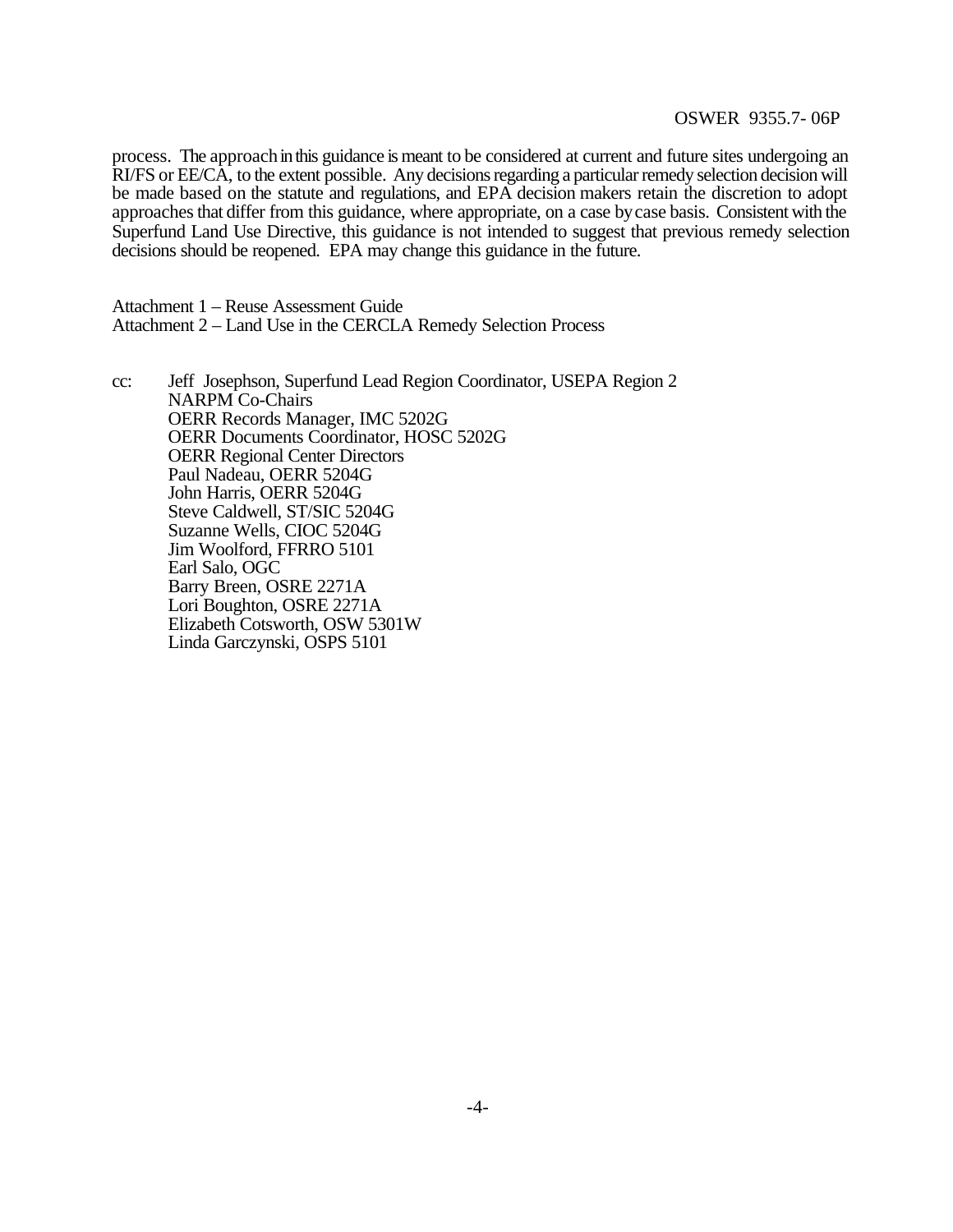# **Attachment 1:**

# **REUSE ASSESSMENT GUIDE**

### **Introduction**

The reuse assessment involves collecting and evaluating information to develop assumptions about reasonably anticipated future land use(s) at Superfund sites. It provides a tool to implement the Superfund Land Use Directive, and may involve a review of available records, visual inspections of the site and discussions about reasonably anticipated future uses with local government officials, property owners and community members.

Informationobtained fromthe reuse assessment canbe particularly useful during the planning stages of a response action. The resulting assumptions of reasonably anticipated future use can be considered as part of the following:

- The baseline risk assessment when estimating potential future risks;
- The development of remedial/removal action objectives and the development and evaluation of response alternatives; and
- The selection of the appropriate response action required for the protection of human health and the environment.

Similarly, a reuse assessment canbe usefulfor developing future land use assumptions as part ofthe EE/CA and action memorandum supporting a non-time-critical removal action.

A reuse assessment assists in developing assumptions regarding the *types* or *broad categories* of reuse that might reasonably occur at a Superfund site. Examples of land use assumptions that appear likely based on the conclusions of a reuse assessment include, but are not limited to, residential, commercial/industrial, recreationaland ecological. More specific end uses (e.g., office complex, shopping center, or soccer facility) can be considered during the response process whendetailed planning information is readily available.

# **Getting Started**

The scope and level of detail of the reuse assessment should be site-specific and tailored to the complexity of the site, the extent of the contamination, the level of redevelopment activity that has already occurred at the site and the density of development in the vicinity of the site. Reuse assessments and the development of future land use assumptions should rely on readily available information, to the extent possible. Determining the applicability and scope ofa reuse assessment will be dependent on site specific circumstances and/or the overall approach anticipated for addressing the site. For example:

- Sites where the owner desires to maintain the current use, or area-wide ground water contamination sites in highly developed urban areas, may only require a limited assessment;
- Sites where future land use decisions have already been determined and documented may simply require a review to confirm the information;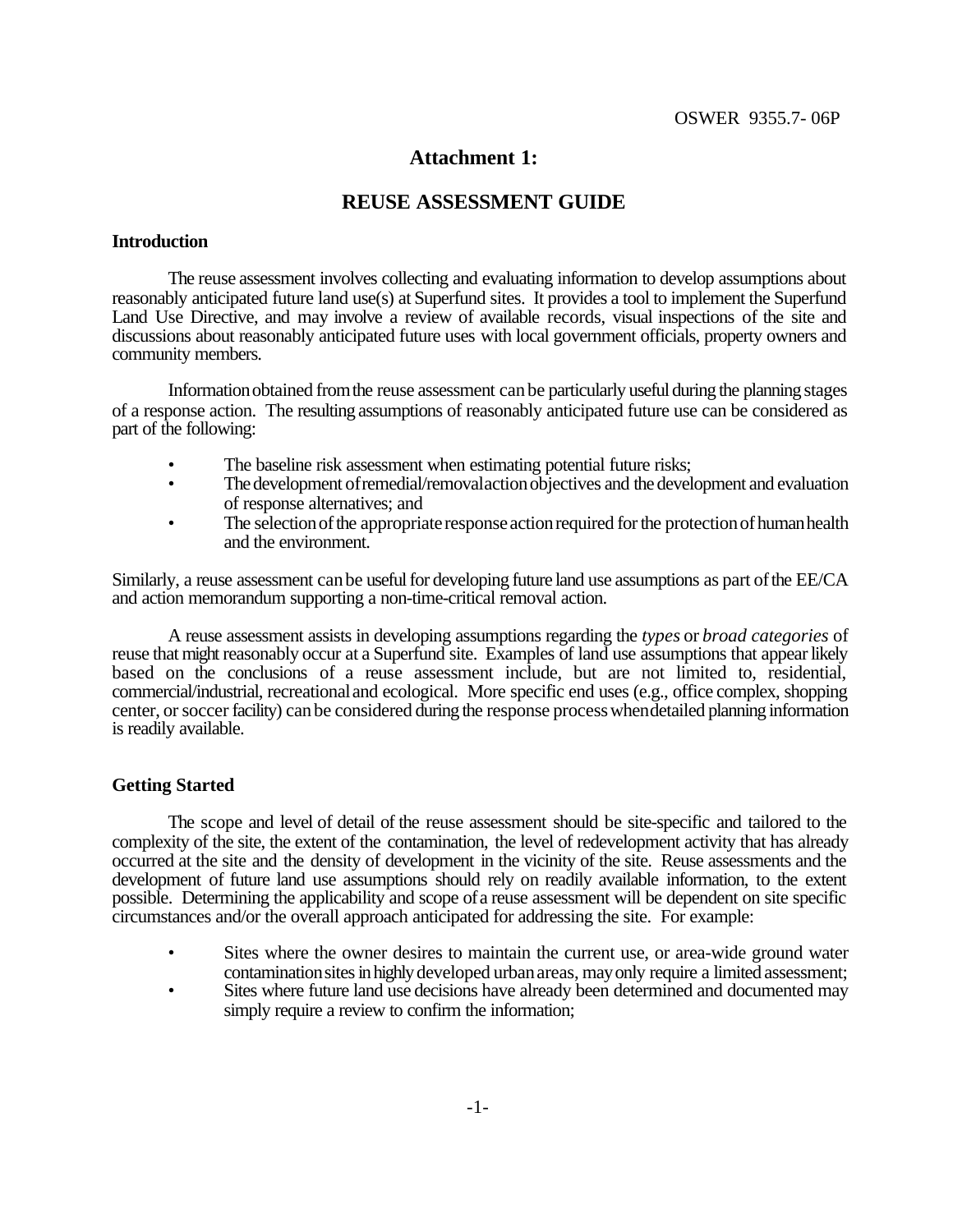Large sites, or sites with several operable units and potentially different future use scenarios, may benefit frommultiple reuse assessments, or an iterative approach to developing future land use assumptions.

While a reuse assessment may not be necessary at every site, EPA should collect and summarize available information about potential future uses for NPL sites and non-time-critical removal actions, as appropriate, to form the basis for the assumptions regarding reasonably anticipated future land use.

The Superfund Land Use Directive states that in cases where the future land use is relatively certain, the remedial action objective(s) generally should reflect this land use. In this case, alternative future land use scenarios generally are not required unless it is impracticable to provide a protective remedy that allows for the desired use. The Superfund Land Use Directive also states that in cases where the reasonably anticipated land use is uncertain, or where multiple uses are being considered, a range of potential future land use options should be considered when developing remedial action objectives. For example, information gathered for the reuse assessment suggests the site could be used either for recreational purposes or for commercial/light industrial activity. In that case, when identifying multiple potential reuse scenarios, the reuse assessment should consider input from stakeholders on which scenario they believe is most likely. In other cases, alternative future land use scenarios can be reflected by developing a range of remedial alternatives for detailed evaluation that could achieve different land use potentials.

Reuse assessments should have greatest applicability to sites with waste materials on the surface and/or contaminated soil. Future ground water use was not extensively considered in the Superfund Land Use Directive. There are separate expectations established in the NCP, Section 300.430 (a) (1) (iii) (F) that "EPA expects to return usable ground waters to their beneficial uses, wherever practicable, within a time frame that is reasonable given the particular circumstances of the site." Generally, ground water use is determined independently from land use, through Comprehensive State Ground Water Protection Programs, state ground water classifications and EPA's "Guidelines for Ground Water Classification Under the EPA Ground Water Protection Strategy," Final Draft [1984]. However, it is important to consider the current and future ground water uses when developing future land use assumptions, since the need to protect ground water quality may drive the soil cleanup levels. For example, portions of surface or sub-surface contamination that present a threat to ground water may require a greater degree of cleanup over a larger area than might be needed for soil clean up alone. Alternatively, an area of clean land may be needed to install a ground water pump and treat system to contain or restore underlying contaminated ground water. Each of these situations could affect future land use options for the site.

In general, a reuse assessment can be conducted by the entity conducting the RI/FS or EE/CA. As withother activities performed under the RI/FS or EE/CA, EPA can determine the appropriate levelof oversight when PRPs perform this work. EPA is responsible for ensuring that reasonable assumptions regarding future land use are considered in the selection of a response action. This determination should be coordinated with the state.

### **Outline for a Reuse Assessment**

The reuse assessment should provide sufficient information to develop realistic assumptions of the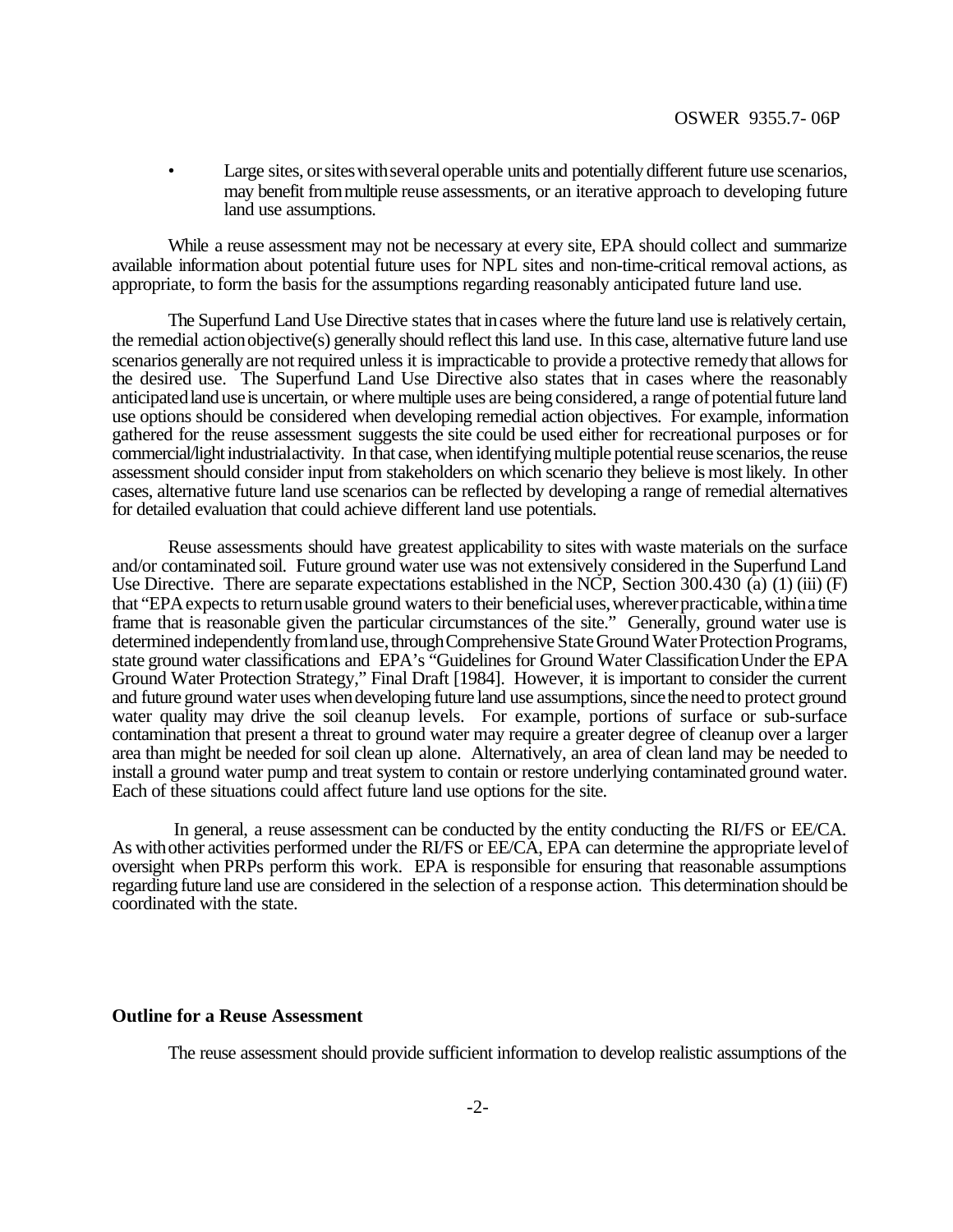# OSWER 9355.7- 06P

reasonably anticipated future use(s) for a site. Items that should be considered are listed in Table 1, which further describes and builds upon the items identified in the Superfund Land Use Directive. The entity conducting the reuse assessment mayuse this outline as a guide for carrying out the assessment. Each reuse assessment will be different, but this outline offers a structure that should ensure a thorough evaluation can be performed. As noted, the scope and level of effort needed to complete a reuse assessment will be dependent on conditions at the site and should be tailored accordingly. Information supporting a reuse assessment should be obtained from existing and readily available sources to the extent possible.

# **Table 1 : Outline for a Reuse Assessment**

#### **Stakeholders**

- Identify stakeholders and their connection to the site, e.g., site owner, current user, developer, PRP, state and local or tribal government, community member, Community Advisory Group, (CAG), etc.
- Determine which stakeholders are responsible for local land use determinations
- Document the stakeholders who participate in the Reuse Assessment

#### **Site Description**

- Physical features: size, shape, topography, special features
- Existing buildings and other site improvements
- Site location in relation to residential, commercial, industrial, agricultural and recreational areas
- Current and past uses
- Neighboring activities and land uses
- Relevant public infrastructure: roads, utilities, transit, parks, etc.

#### **Environmental Considerations**

- Contaminants and their location(s), technology constraints, to the extent this information is known
- Potential restrictions resulting from the environmental contamination
- Areas that are "clean" (i.e., where risks are acceptable, consistent with their planned use) and potentially available for immediate reuse
- Ground water use classification/determination
- Other site characteristics (e.g., wetlands, surface waters, upland habitat, forested habitat, flood plains)

#### **Site Ownership**

- Person or entity that holds title to the site; who controls access to the site
- Any property liens, bankruptcy considerations
- Site owner(s) preferences and plans
- Any plans for the sale of the property

#### **Land Use Considerations and Environmental Regulations**

- Zoning
- Existing area master plans
- Federal, state or tribe and local environmental regulations (e.g., wetlands, flood plain, etc.) impacting reuse
- Institutional controls (e.g., easements, covenants) already in place
- Historical and cultural resources

#### **Community Input**

- Future reuses that community members would support
- Future reuses that community members would oppose
- Cultural factors that may create barriers or assets to any type of future reuse (historic buildings, Native American sacred lands)
- Environmental justice issues

# **Public Initiatives**

- Infrastructure plans that may influence the site uses
- Potential municipal/public uses, including park and recreational facility, transit facility, public building
- Publicly initiated private sector redevelopment project (e.g., government-organized industrial park)
- Funds available/committed for the redevelopment of the site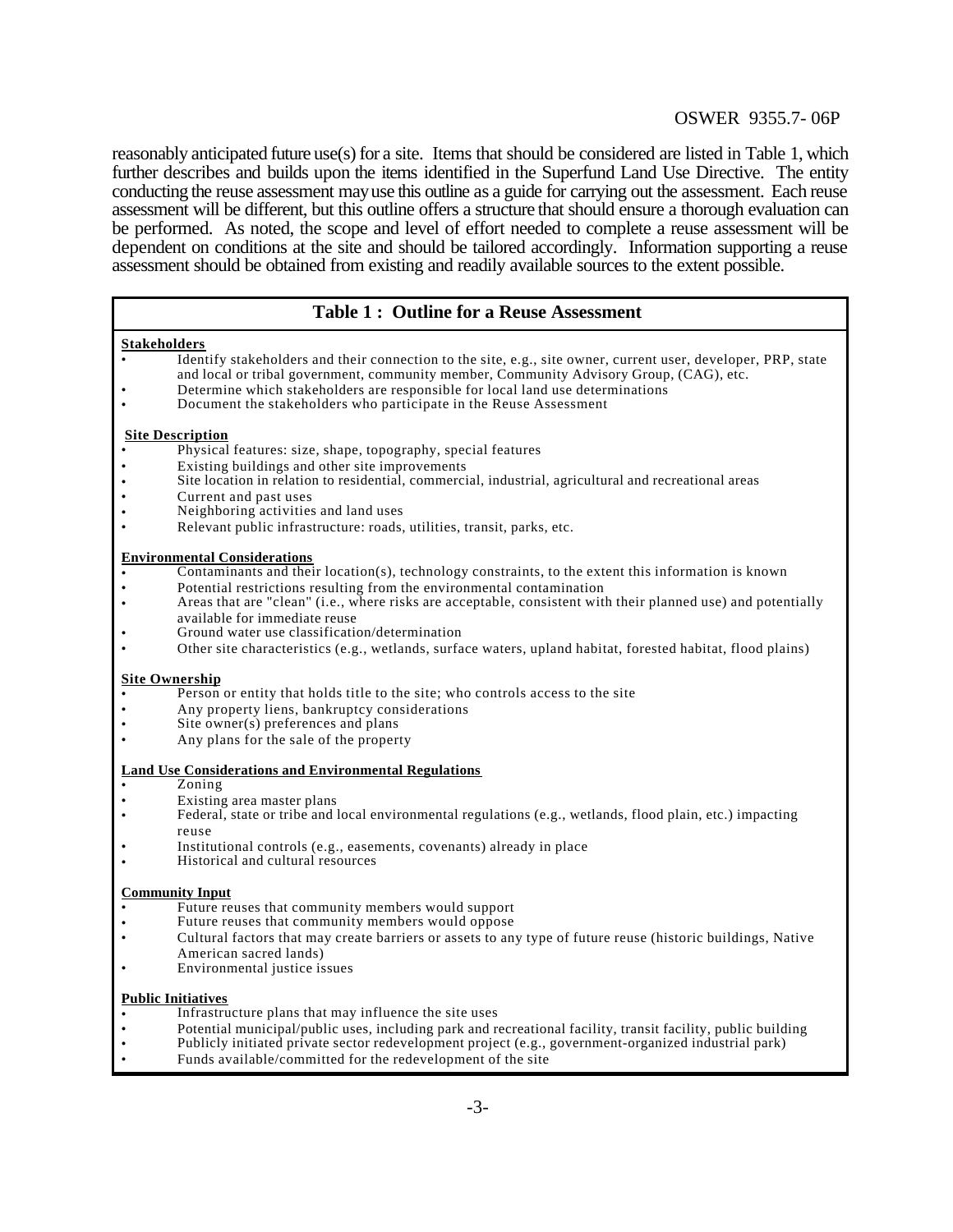# **Table 1 : Outline for a Reuse Assessment**

#### **Most Likely Future Uses**

• Summarize the information as the basis for concluding the most likely future use or uses

### **Collecting the Information**

Land use, including the potential reuse of contaminated sites after cleanup, is generally determined by local government officials and private stakeholders. When formulating assumptions about future land use, it will be important to consult withthem. There are key questions one should try to answer to arrive at the assumptions about future land use that are needed to support a reuse assessment. The list below draws on the discussion in the Superfund Land Use Directive about the types and sources of information that should be considered. It is not intended to be comprehensive, but includes questions that may be appropriate in a large number of cases. The questions that are relevant at a specific site willbe determined by conditions at that site and by the scope of the effort needed to properly assess the anticipated future use of land.

It may be possible to answer some of these questions fairly readily by gathering existing information from available documents, by interviewing stakeholders, or by visiting the site. Some questions may be answered by information already obtained in the course of the PRP search, or in developing a community involvement plan. If it is difficult to get information from the site owner through interviews, consider getting the basic information from a title report and a market price appraisal. These can be obtained from a local title and real estate company. Where sites are part of triballands, there are many possible scenarios for site ownership and for making decisions about future use. It is most appropriate to consult with tribal government officials for information about how to work with tribes on site ownership as well as on other issues relevant to tribes. Appendix A offers a fairly comprehensive list of sources that may have information that will be useful when forming assumptions about potential reuse.

Consider the following questions:

### *What is the History of the Site? (Review existing documents*)

- What were the past use $(s)$  of the site?
- What does title and lien information show about past ownership?
- Are there historical sites, cultural factors, Native American religious sites to consider?

*What Are the Current Uses and Indications of Change?* (*Site visit or interview with site owner, or local government or tribal officials)*

- What are the current uses at the site?
- What are the uses in neighboring areas?
- What does census information show about the local area?
- What is the character of the neighborhood (e.g., residential, mixed use, in transition from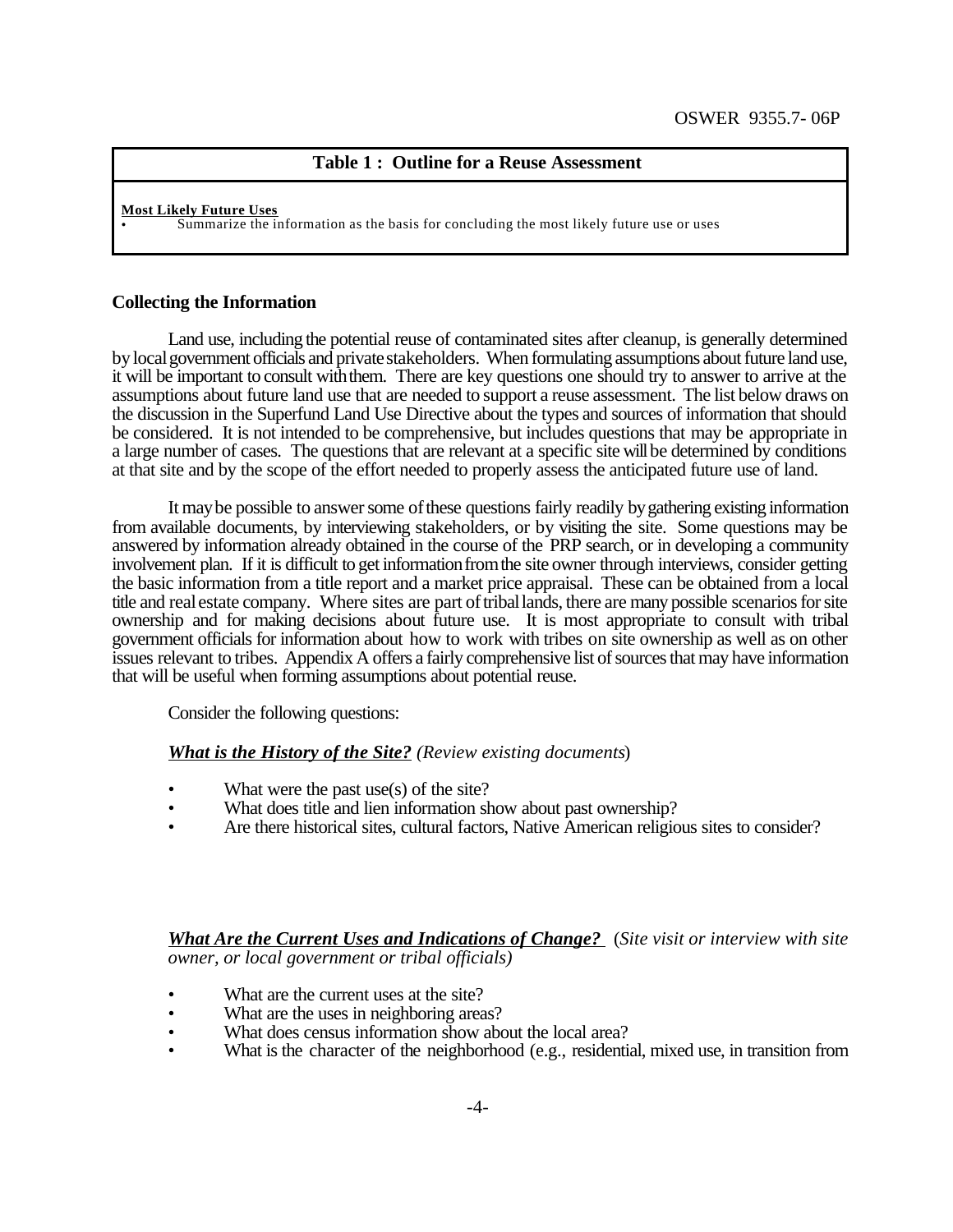one type of use to another)?

- What are the trends in land use in the surrounding area (e.g., decreasing residential population, increasing commercial/industrial use, enterprise zone designation)?
- Are there any local Brownfields assessment and redevelopment activities?

# *What PlansDo the Owner and Purchaser Have for Future Use of the Site? (Interviewwith current owner)*

- What are the owner's plans for the site following cleanup? Will the use remain the same? Will the site be sold? To whom?
- Is there a prospective purchaser for the property?
- If there are no current plans, what does the current owner consider to be the likely use? What is the basis for this conclusion?

*What Factors Favor or Limit Future Use? (Documents, maps, zoning regulations, land records and interviews with local government officials in departments such as Planning, Public Works, Environment and Economic Development; or tribal government officials, where appropriate, who have jurisdiction or influence over land use)*

- What zoning laws and ordinances apply? What is current zoning for the site? Is the zoning expected to change in the near future? Why?
- What are the applicable local area land use plans, master plans, etc.? How do they affect the site?
- What local restrictions on property use apply? Are there any existing institutional controls?
- What are the property boundaries?
- Are there any obvious advantages, obstacles or other factors that may affect reuse of the site, such as size of the parcel, waterfront access, steep slopes or irregular terrain, heavy traffic on the access street, difficult access to the site, abandoned buildings, etc.?
- If the site is adjacent to surface water, are there any resource protection programs or other restrictions (e.g., fish advisories) in place or planned that could impact reuse?
- Are there ground water use determinations, wellhead protection areas, recharge areas and other areas identified in the state's Comprehensive Ground Water Protection Program?
- Are there flood plains, wetlands, or endangered or threatened species to be taken into account?
- What other land or ground water use regulations or controls affect the reuse potential?
- Are there any infrastructure improvement plans that might affect reuse?

*Which Key Individuals and Groups Will Determine Reuse and What Are Their Views? (Interviewswith localgovernment officials,ortribalgovernment officialswhere appropriate, who have jurisdiction or influence over land use)*

- Who are the key individuals that will be involved in determining reuse of the property?
- What are the local officials' assessment of what is likely to happen at the site?
- Have any ideas for reuse been discussed for this site? What are they?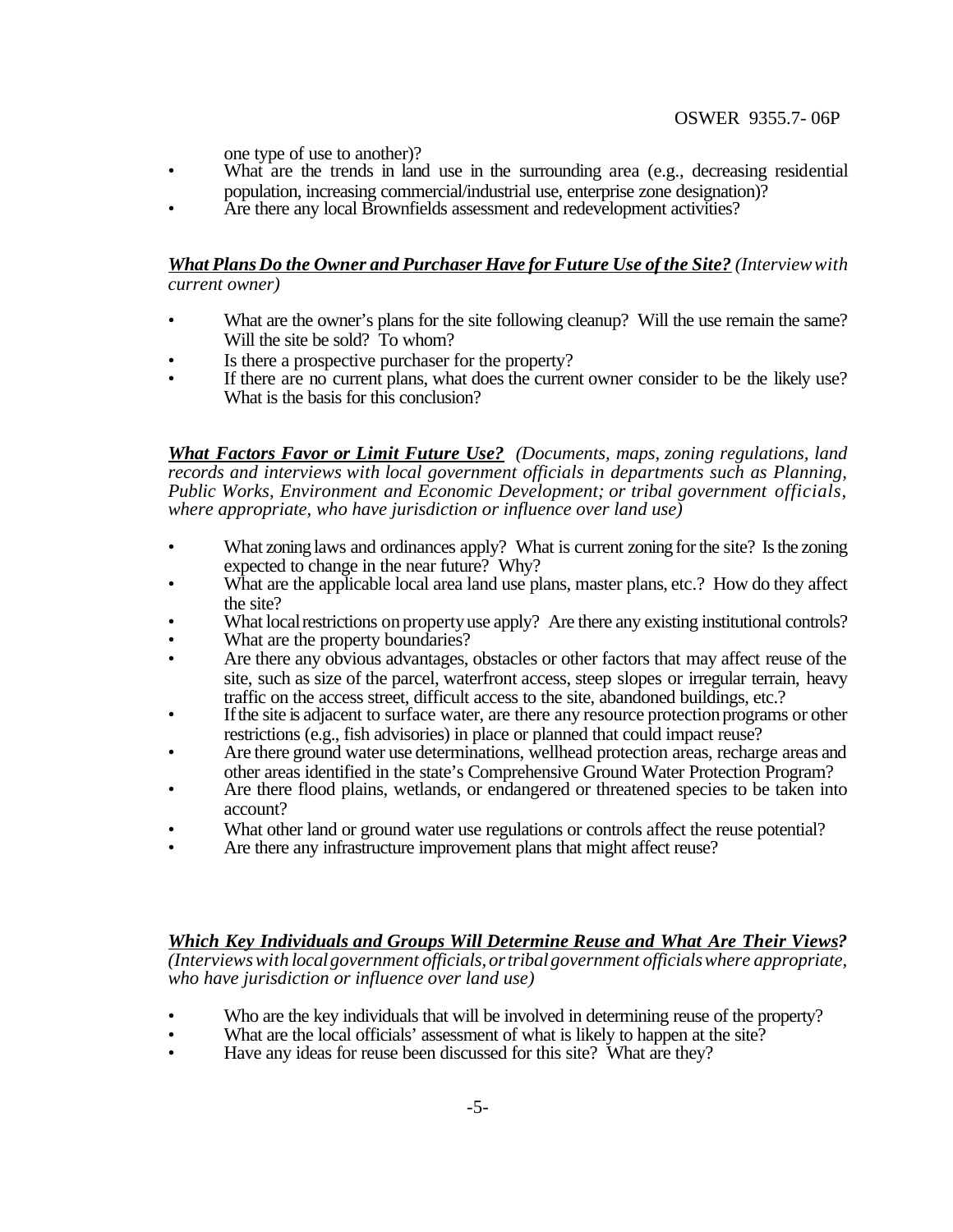- How certain and detailed are the ideas for reuse? Can documents be obtained that describe them?
- Have they been submitted to the planning agency for approval? With what result?
- Who will be the lead person or Agency for implementing the plans for reuse?
- What other individuals have important information regarding the reuse of the site?
- If there are no current plans for the site, who will determine future site reuse and how will it be accomplished?

*How Is the Community Involved in Reuse Planning for the Site? (Interview community groups and leaders, including TAG grantees and CAG leadership, if such groups exist)*

- How is the community involved in local land use planning?
- What are the community's expectations for reuse of the site?
- What would community members like to see?
- What would community members oppose?
- If there are reuse ideas or plans being discussed, what do community members think about these plans?

### **Environmental Conditions**

EPA should integrate site-specific information on environmental conditions, to the extent available at the time the reuse assessment is being done, with the results of the site visit, interviews, and document review to ensure realistic future land use assumptions are developed. If an entity other than the RPM/OSC is conducting the Reuse Assessment, EPA should decide at the outset how site-specific information on environmental conditions will be incorporated into the analysis. Consider the following:

- What is currently known about the nature and extent of the contamination that could impact future land use (e.g., major contaminants, location, depths, volumes, etc.)?
- Are there any uses or activities on the site that may be precluded due to the contamination, cleanup process or residual contamination?
- Are there portions of the site that are not contaminated and not likely to be needed during the cleanup phase that could be made available for reuse on an expedited basis?
- Are there any institutional controls that currently exist or are likely to exist in the future? If institutional controls exist, what are they? Have they been effective?

# **Community Involvement**

As noted above, and as reflected in the Superfund Land Use Directive, the reuse assessment process should include soliciting community input on future land use considerations for sites. Community input can be particularly useful for sites where the future land use is uncertain and should be directed toward understanding the types or categories of future land use that the community believes would be appropriate for the site, and categories of land use that the community believes inappropriate. This information can be used as an indicator of the potential reliability and reasonableness of the future land use assumptions and their potential relevance for consideration in the remedy selection process.

In addition, assumptions regarding reasonably anticipated future land use and their impact on the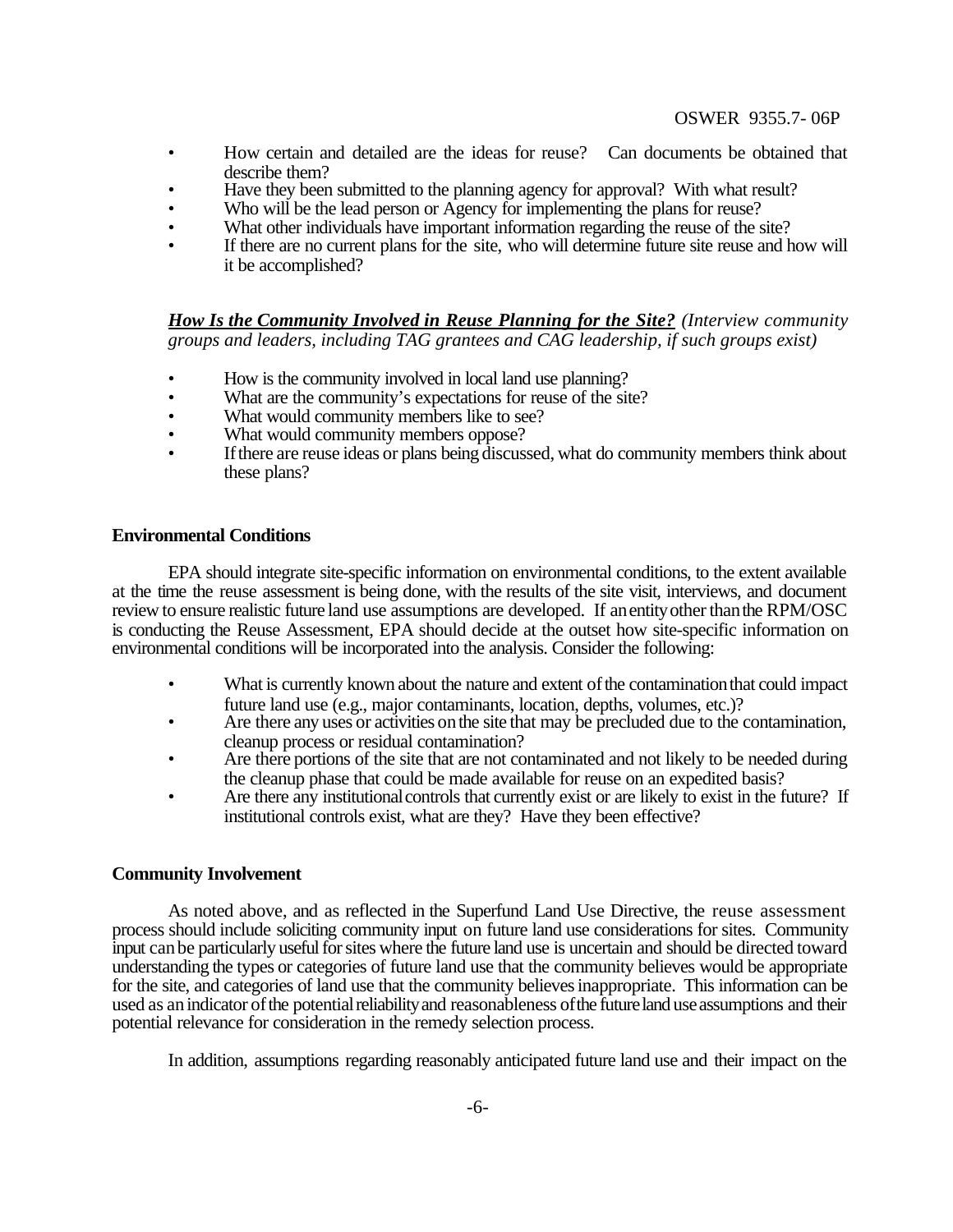baseline risk assessment, response actionobjectives and the proposed response action, should be integrated into the CERCLA communityinvolvement process. Future land use assumptions should be included infact sheets, public meetings and other communication tools, as appropriate, over the course of the response action.

### **State and Tribal Roles**

States and tribes have substantial and meaningful involvement in Superfund cleanups. Therefore, it isimportant to involve state officials and tribal leaders in the reuse assessment and in the development of future land use assumptions. This is especially true at Fund-financed sites where states have a cost share obligationforthe response. State officials canprovide usefulinformationregarding economic development incentive programs or other state-lead activities that could impact the potential future land use for the site. Tribes can also supply useful information in many areas relevant to reuse assessment. If there are differences on land use questions that involve tribes, work with tribal leaders to resolve the issues.

#### **Documenting the Reuse Assessment**

After site visits, interviews, community meetings and document reviews, EPA or the entity conducting the reuse assessment should have basic information regarding the potential future land use for the site. The information collected should be documented in a report, or as a section of the RI/FS or EE/CA, identifying and supporting the potential future land use(s). This documentation should be used by the entity conducting the RI/FS or EE/CA and EPA for developing the reasonably anticipated future land use assumptions for the site.

Results of the reuse assessment should be described in the decision document for the response action (Action Memorandum or Record of Decision). The decision document should discuss the reasonably anticipated future land use(s) and the basis for these assumptions. The decision document should discuss how the future land use assumptions were addressed in the baseline risk assessment and feasibility study or the streamlined risk evaluation and EE/CA activities for non-time-critical removals. The decision document also should describe the types ofusesthat canbe supported at the site following completionofthe response action. The basis for selection of the response action should be consistent with CERCLA and the NCP.

When the reuse assessment and the selected remedy result in categories of allowable future land use (e.g. commercial, industrial, recreational), but not unrestricted use, appropriate institutional controls should be identified in the decisiondocument. Institutional controls should be used, where appropriate, to prevent exposure to contamination remaining on-site and to provide access to, or protect, components of the remedy. Use of institutional controls should be coordinated with state and local government officials and the community to ensure they canbe implemented and maintained as planned. (See: "Institutional Controls: a Site Manager's Guide to Identifying, Evaluating and Selecting Institutional Controls at Superfund and RCRA Corrective ActionCleanups,"OSWER 9355.0-74FS-P, EPA540-F-00-005, September 2000.)

#### Attachments:

- 1. Appendix A Sources of Useful Information
- 2. Appendix B Glossary of Terms, Acronyms and Abbreviations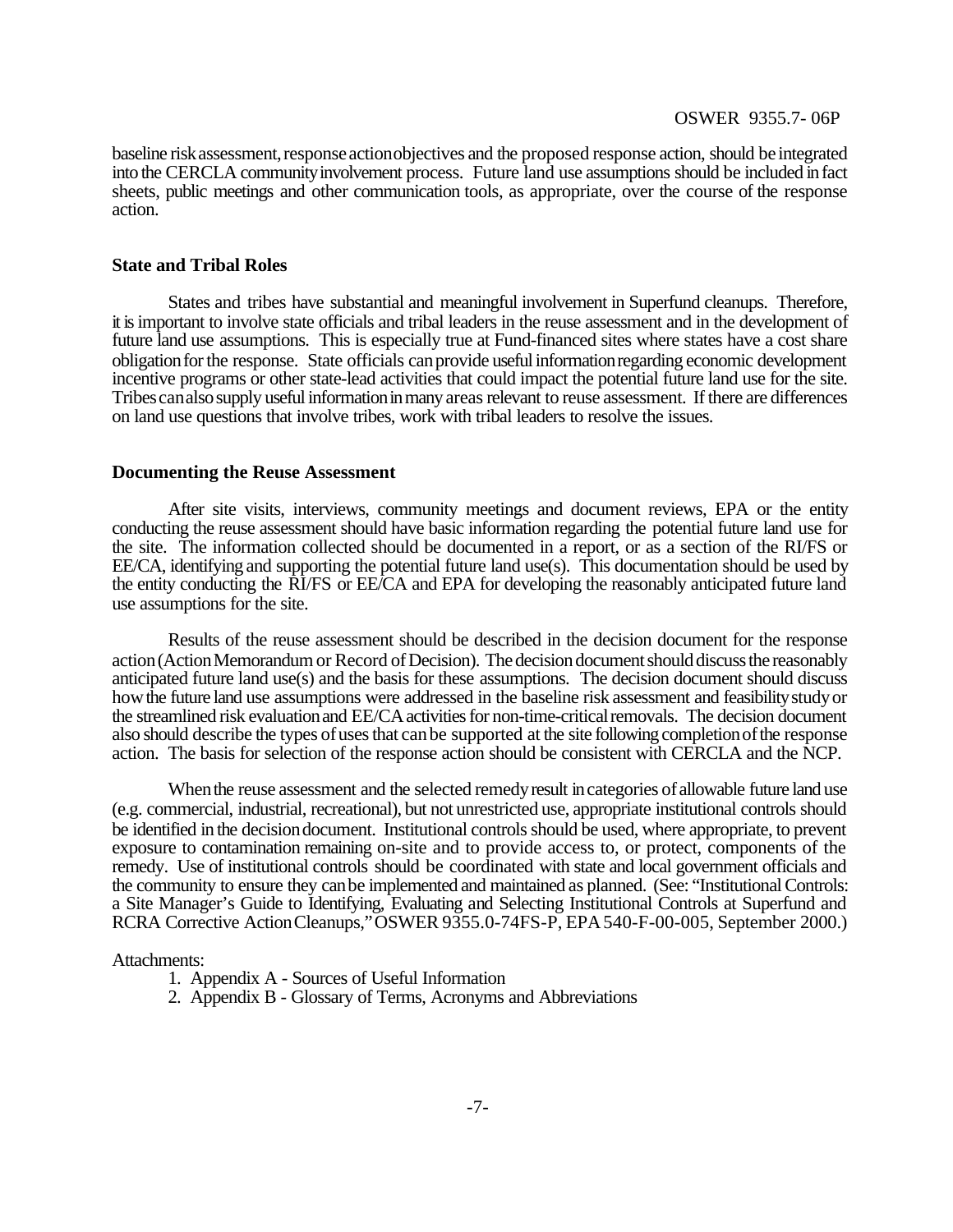### **Appendix A Sources of Useful Information**

*Site-Related Sources* Current owner and user(s) Future owner and user(s) Agent/broker on behalf of current owner Lenders/banks who will finance reuse development Environmental consultant

*Local Government* Mayor or County Executive City Manager or County Administrator City or County Council Planning Department/Commission Department of Economic Development, or local economic development corporation Department of Environment Department of Public Works Brownfields Program Department of Housing and Community Development

*State/Tribal Government* State or tribal project manager Department of Economic Development Department of the Environment Department of Planning Department of Housing and Community Development Department of Water and Utilities Department of Parks and Recreation

*Community* Local community development corporations Local environmental organizations Influential community members National and regional tribal environmental organizations CAGs TAG groups

*Private Sector* Real estate brokers and appraisers Site selection/search firms Banks/lenders Attorneys - real estate, environmental, land use Chambers of Commerce

*Environmental Protection Agency* Remedial Project Manager On-Scene Coordinator Community Involvement Coordinator EPA web site (http://www.epa.gov/) EPA Office of Solid Waste and Emergency Response (http://www.epa.gov/swerrims/) EPA Superfund Redevelopment Initiative (http://www.epa.gov/superfund/programs/recycle/index.htm) EPA Federal Facilities Restoration & Reuse Office (http://www.epa.gov/swerffrr/)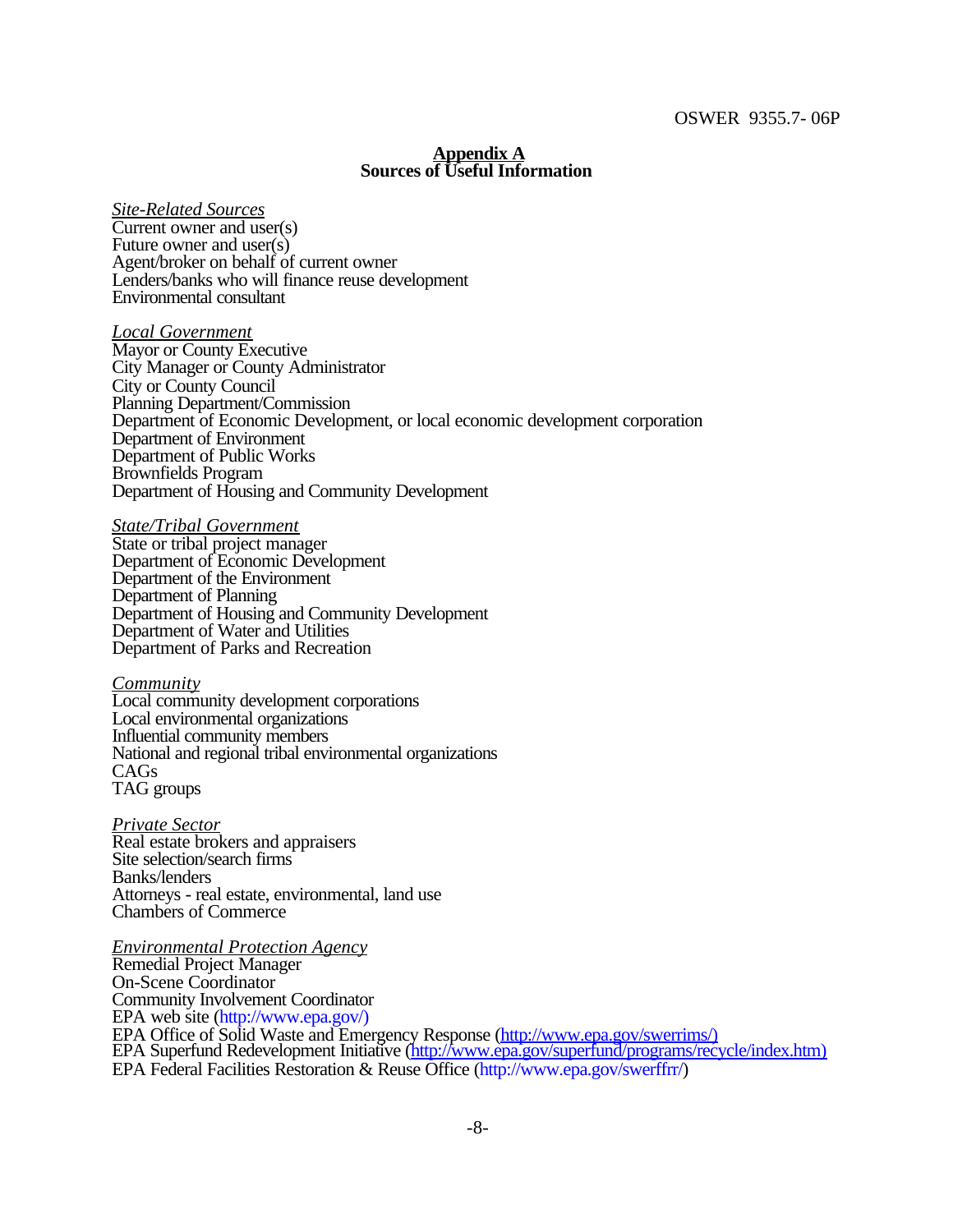# **Appendix B**

# **Glossary of Terms, Acronyms and Abbreviations**

| <b>ARARs</b>  | Applicable or Relevant and Appropriate Requirements in the Superfund<br><b>Response Process</b>       |
|---------------|-------------------------------------------------------------------------------------------------------|
| CAG           | <b>Community Advisory Group</b>                                                                       |
| <b>CERCLA</b> | Comprehensive Environmental Response, Compensation, and Liability<br>Act, commonly known as Superfund |
| EE/CA         | <b>Engineering Evaluation/Cost Analysis</b>                                                           |
| EPA           | U.S. Environmental Protection Agency                                                                  |
| <b>NCP</b>    | National Contingency Plan                                                                             |
| <b>NPL</b>    | <b>National Priorities List</b>                                                                       |
| <b>OERR</b>   | Office of Emergency and Remedial Response                                                             |
| <b>OSC</b>    | <b>On-Scene Coordinator</b>                                                                           |
| <b>OSWER</b>  | EPA Office of Solid Waste and Emergency Response                                                      |
| <b>PRP</b>    | <b>Potentially Responsible Parties</b>                                                                |
| <b>ROD</b>    | Record of Decision                                                                                    |
| RI/FS         | Remedial Investigation/Feasibility Study                                                              |
| <b>TAG</b>    | <b>Technical Assistance Grant</b>                                                                     |
| <b>CRO</b>    | <b>Community Reuse Organization</b>                                                                   |
| <b>SSAB</b>   | Site Specific Advisory Board                                                                          |
|               |                                                                                                       |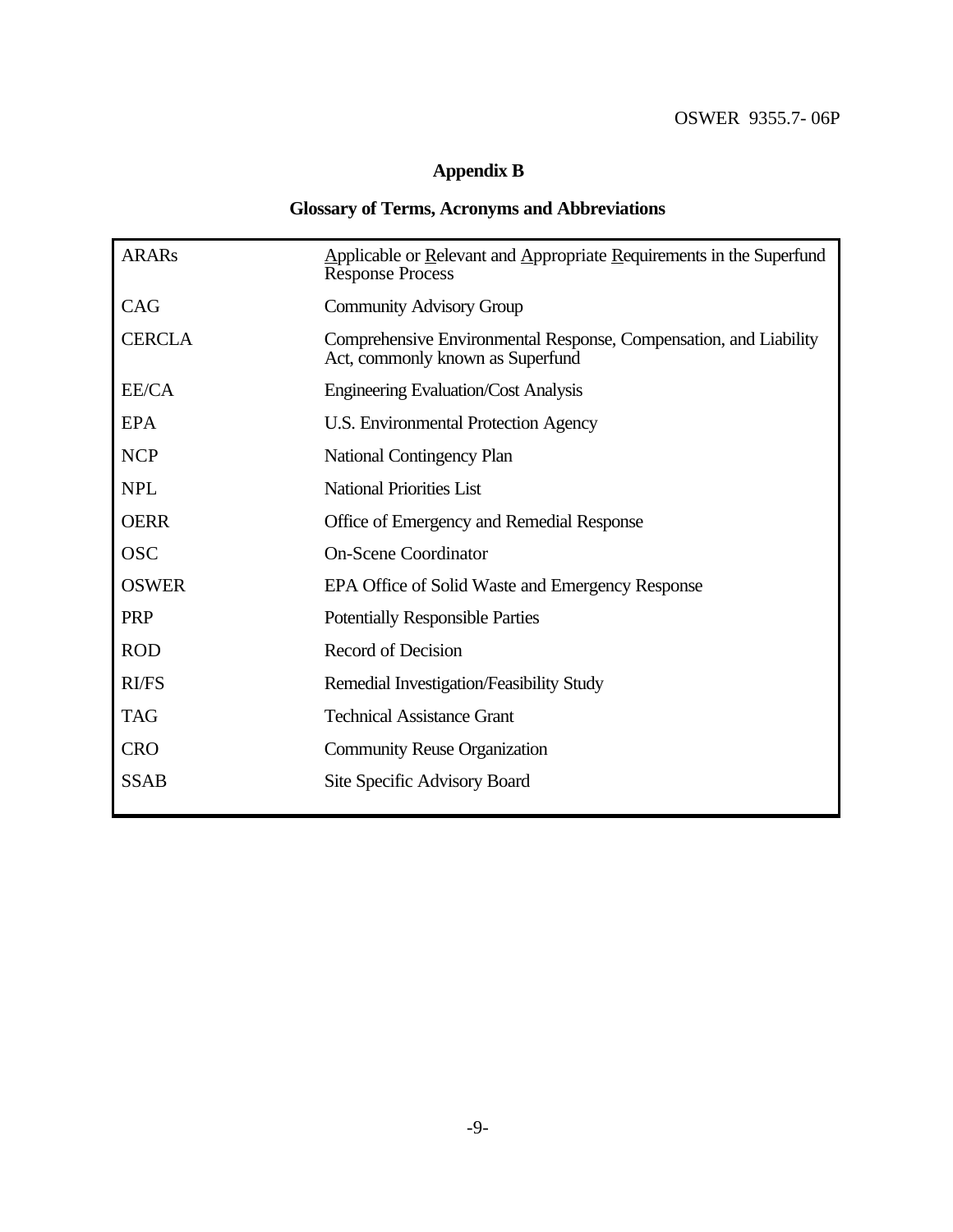**Attachment 2**



**UNITED STATES ENVIRONMENTAL PROTECTION AGENCY** WASHINGTON, D.C. 20460

May 25, 1995

OFFICE OF SOLID WASTE AND EMERGENCY RESPONSE

OSWER Directive No. 9355.7-04

#### **MEMORANDUM**

**SUBJECT:** Land Use in the CERCLA Remedy Selection Process

**FROM:** Elliott P. Laws s/ Assistant Administrator

**TO:** Director, Waste Management Division Regions I, IV, V, VII Director, Emergency and Remedial Response Division Region II Director, Hazardous Waste Management Division Regions III, VI, VIII; IX Director, Hazardous Waste Division, Region X Director, Environmental Services Division Regions I, VI, VII

#### **Purpose:**

This directive presents additional information for considering land use in making remedy selection decisions under the Comprehensive Environmental Response, Compensation, and Liability Act (CERCLA) at National Priorities List (NPL) sites. The U.S. Environmental Protection Agency (EPA) believes that early community involvement, with a particular focus on the community's desired future uses of property associated with the CERCLA site, should result in a more democratic decision-making process; greater community support for remedies selected as a result of this process; and more expedited, costeffective cleanups.

The major points of this directive are:

! Discussions with local land use planning authorities, appropriate officials, and the public, as appropriate, should be conducted as early as possible in the scoping phase of the Remedial Investigation/Feasibility Study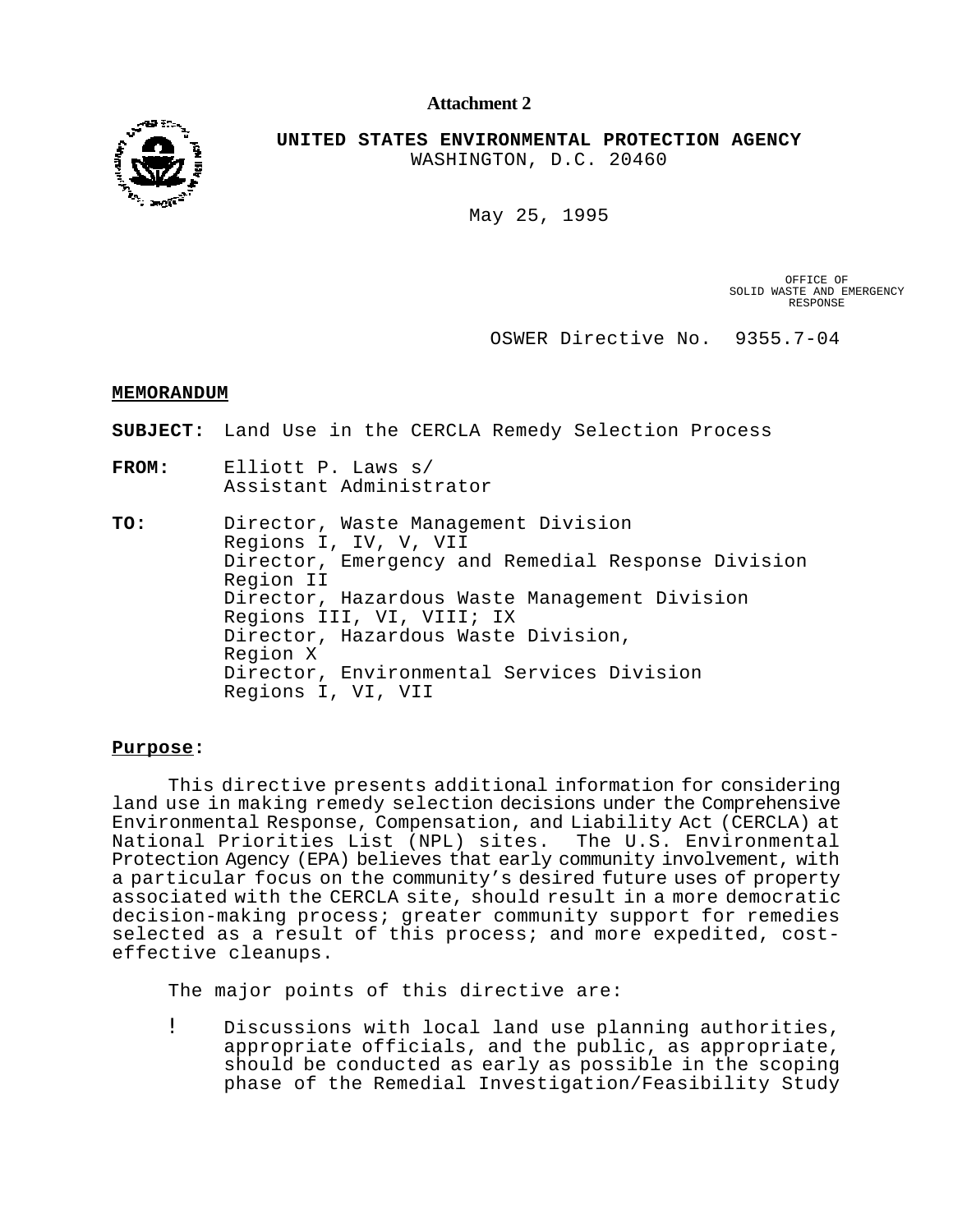(RI/FS). This will assist EPA in understanding the reasonably anticipated future uses of the land on which the Superfund site is located;

- ! If the site is located in a community that is likely to have environmental justice concerns, extra efforts should be made to reach out to and consult with segments of the community that are not necessarily reached by conventional communication vehicles or through local officials and planning commissions;
- ! Remedial action objectives developed during the RI/FS should reflect the reasonably anticipated future land use or uses;
- ! Future land use assumptions allow the baseline risk assessment and the feasibility study to be focused on developing practicable and cost effective remedial alternatives. These alternatives should lead to site activities which are consistent with the reasonably anticipated future land use. However, there may be reasons to analyze implications associated with additional land uses;
- ! Land uses that will be available following completion of remedial action are determined as part of the remedy selection process. During this process, the goal of realizing reasonably anticipated future land uses is considered along with other factors. Any combination of unrestricted uses, restricted uses, or use for long-term waste management may result.

Discussions with local land use authorities and other locally affected parties to make assumptions about future land use are also appropriate in the RCRA context. EPA recognizes that RCRA facilities typically 'are industrial properties that are actively managed, rather than the abandoned sites that are often addressed under CERCLA. Therefore, consideration of non-residential uses is especially likely to be appropriate for RCRA facility cleanups. Decisions regarding future land use that are made as part of RCRA corrective actions raise particular issues for RCRA (e.g., timing, property transfers, and the viability of long-term permit or other controls) in ensuring protection of human health and the environment. EPA intends to address the issue of future land use as it relates specifically to RCRA facility cleanups in subsequent guidance and/or rulemakings.

This guidance is also relevant for Federal Facility sites. Land use assumptions at sites that are undergoing base closure may be different than at sites where a Federal agency will be maintaining control of the facility. Most land management agency sites will remain in Federal ownership after remedial actions. In these cases, Forest Land Management Plans and other resource management guidelines may help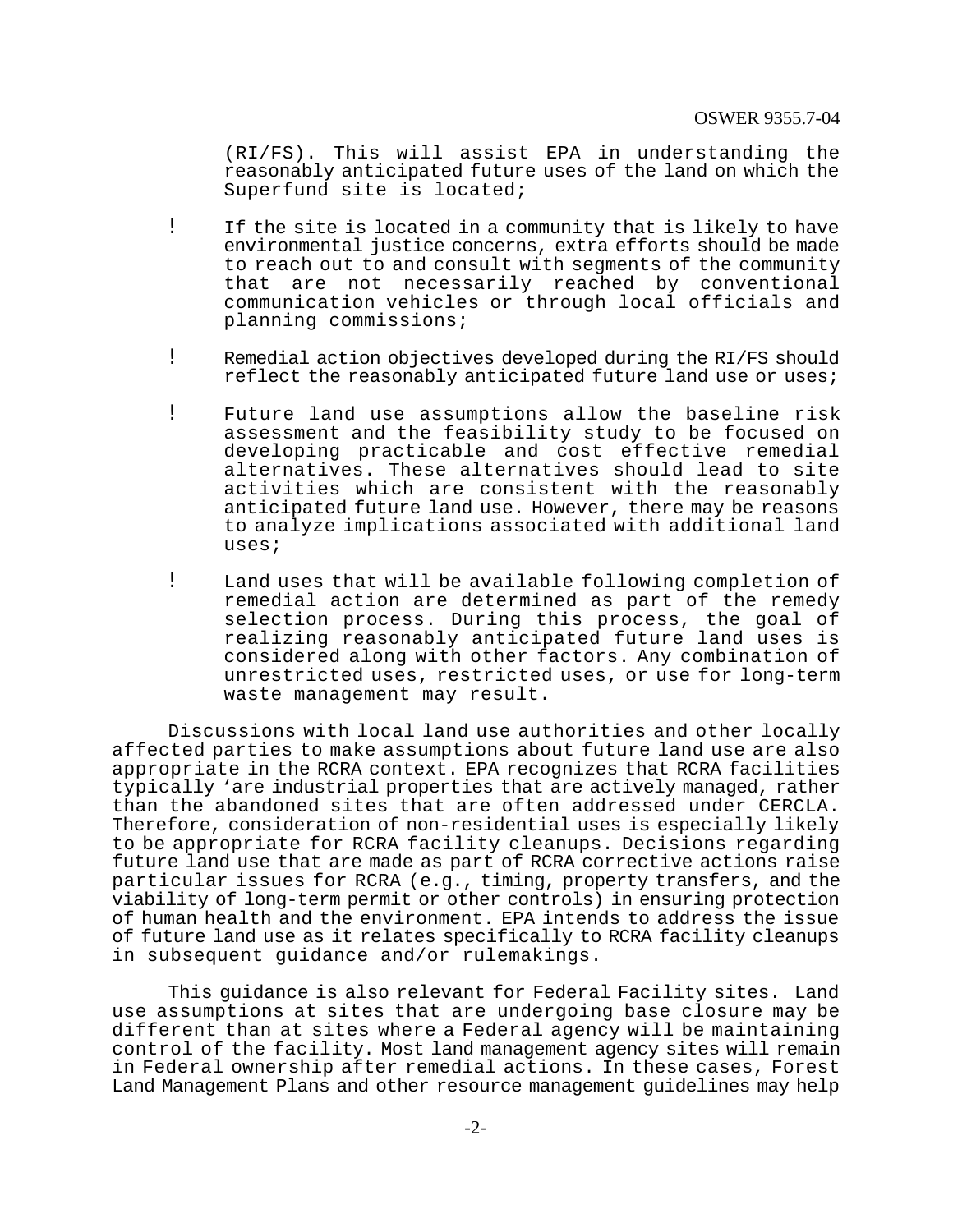develop reasonable assumptions about future uses of the land. At all such sites, however, this document can focus the land use consideration toward appropriate options.<sup>2</sup>

### **Background:**

Reasonably anticipated future use of the land at NPL sites is an important consideration in determining the appropriate extent of remediation. Future use of the land will affect the types of exposures and the frequency of exposures that may occur to any residual contamination remaining on the site, which in turn affects the nature of the remedy chosen. On the other hand, the alternatives selected through the National Oil and Hazardous Substance Contingency Plan (NCP) [55 Fed. Reg.8666, March 8, 1990] process for CERCLA remedy selection determine the extent to which hazardous constituents remain at the site, and therefore affect subsequent available land and ground water uses.

The NCP preamble specifically discusses land use assumptions regarding the baseline risk assessment. The baseline risk assessment provides the basis for taking a remedial action at a Superfund site and supports the development of remedial action objectives. Land use assumptions affect the exposure pathways that are evaluated in the baseline risk assessment. Current land

use is critical in determining whether there is a current risk associated with a Superfund site, and future land use is important in estimating potential future threats. The results of the risk assessment aid in determining the degree of remediation necessary to ensure long-term protection at NPL sites.

EPA has been criticized for too often assuming that future use will be residential. In many cases, residential use is the least restricted land use and where human activities are associated with the greatest potential for exposures. This directive is intended to facilitate future remedial decisions at NPL sites by outlining a public process and sources of information which should be considered in developing reasonable assumptions regarding future land use.

This directive expands on discussions provided in the preamble to the National Oil and Hazardous Substance Contingency Plan (NCP); "Risk Assessment Guidance for Superfund Vol. I, Human Health Evaluation Manual" (Part A) (EPA/540/l-89/002, Dec. 1989); "Guidance for conducting Remedial Investigations and Feasibility Studies Under CERCLA" (OSWER Directive 9355.3-01, Oct. 1988); and "Role of the Baseline Risk Assessment in Superfund Remedy Selection Decisions"

 $2$  Federal agency responsibility under CERCLA 120 (h) (3), which relates to additional clean up which may be required to allow for unrestricted use of the property is not addressed in this guidance.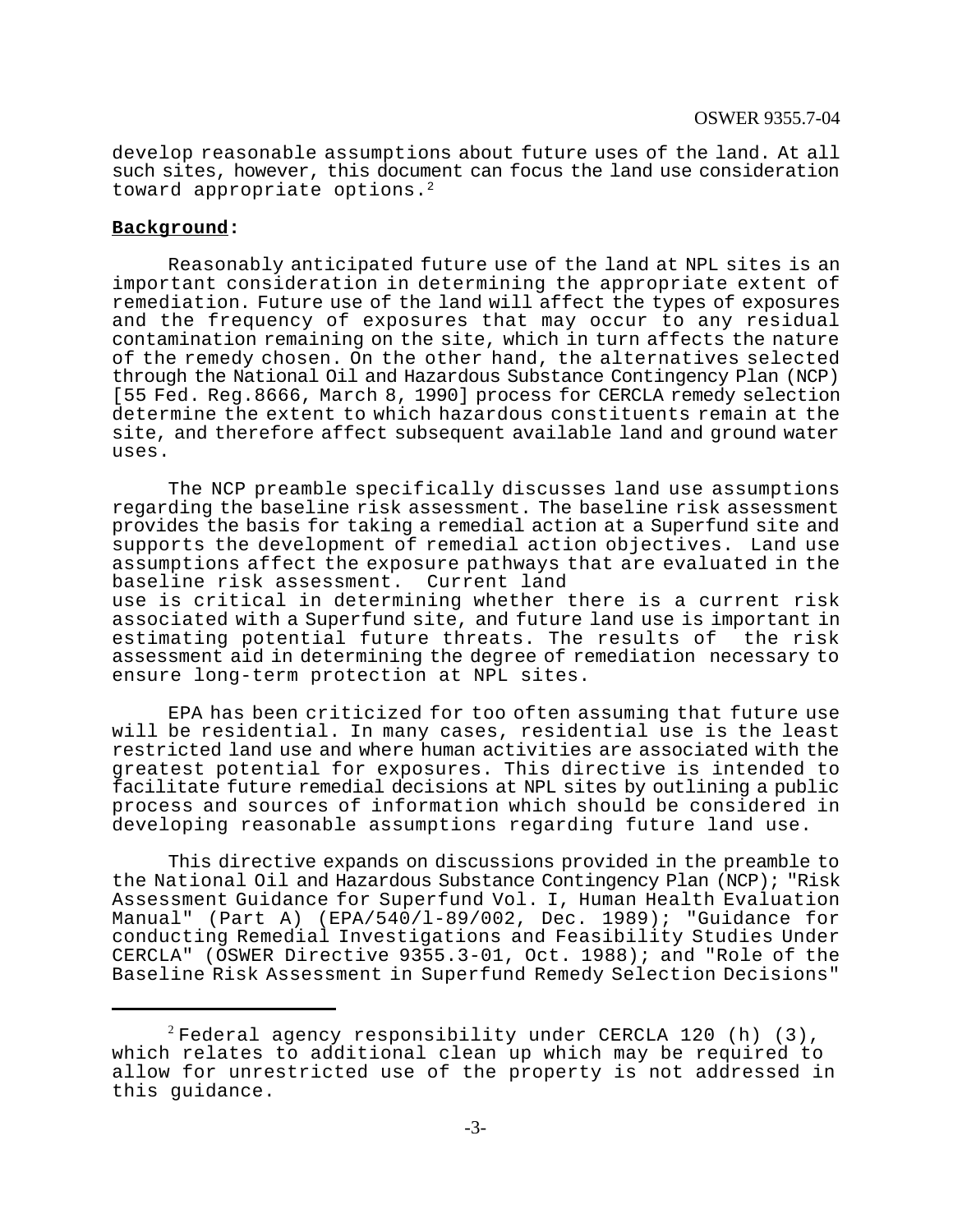(OSWER Directive 9355.0-30, April 22, 1991).

This Land Use directive may have the most relevance in situations where surface soil is the primary exposure pathway. Generally, where soil contamination is impacting ground water, protection of the ground water may drive soil cleanup levels. Consideration of future ground water use for CERCLA sites is not addressed in this document. There are separate expectations established for ground water in the NCP rule section 300.430  $(a)(1)(iii)(F)$  that "EPA expects to return usable ground waters to their beneficial uses, wherever practicable, within a timeframe that is reasonable given the particular circumstances of the site".

### **Objective**

This directive has two primary objectives. First, this directive promotes early discussions with local land use planning authorities, local officials, and the public regarding reasonably anticipated future uses of the property on which an NPL, site is located. Second, this directive promotes the use of that information to formulate realistic assumptions regarding future land use and clarifies how these assumptions fit in and influence the baseline risk assessment, the development of alternatives, and the CERCLA remedy selection process.

#### **Implementation**

The approach in this guidance is meant to be considered at current and future sites in the RI/FS pipeline, to the extent possible. This directive is not intended to suggest that previous remedy selection decisions should be re-opened.

#### **Developing Assumptions About Future Land Use**

In order to ensure use of realistic assumptions regarding future land uses at a site, EPA should discuss reasonable anticipated future uses of the site with local land use planning authorities, local officials. and the public, as appropriate, as early as possible during the scoping phase of the RI/FS. EPA should gain an understanding of the reasonably anticipated future land uses at a particular Superfund site to perform the risk assessment and select the appropriate remedy.

A visual inspection of the site and its surrounding area is a good starting point in developing assumptions regarding future land use. Discussions with the local land use authorities and appropriate officials should follow. Discussions with the public can be accomplished through a public meeting and/or other means. By developing realistic assumptions based on information gathered from these sources early in the RI/FS process, EPA may develop remedial alternatives that are consistent with the anticipated future use.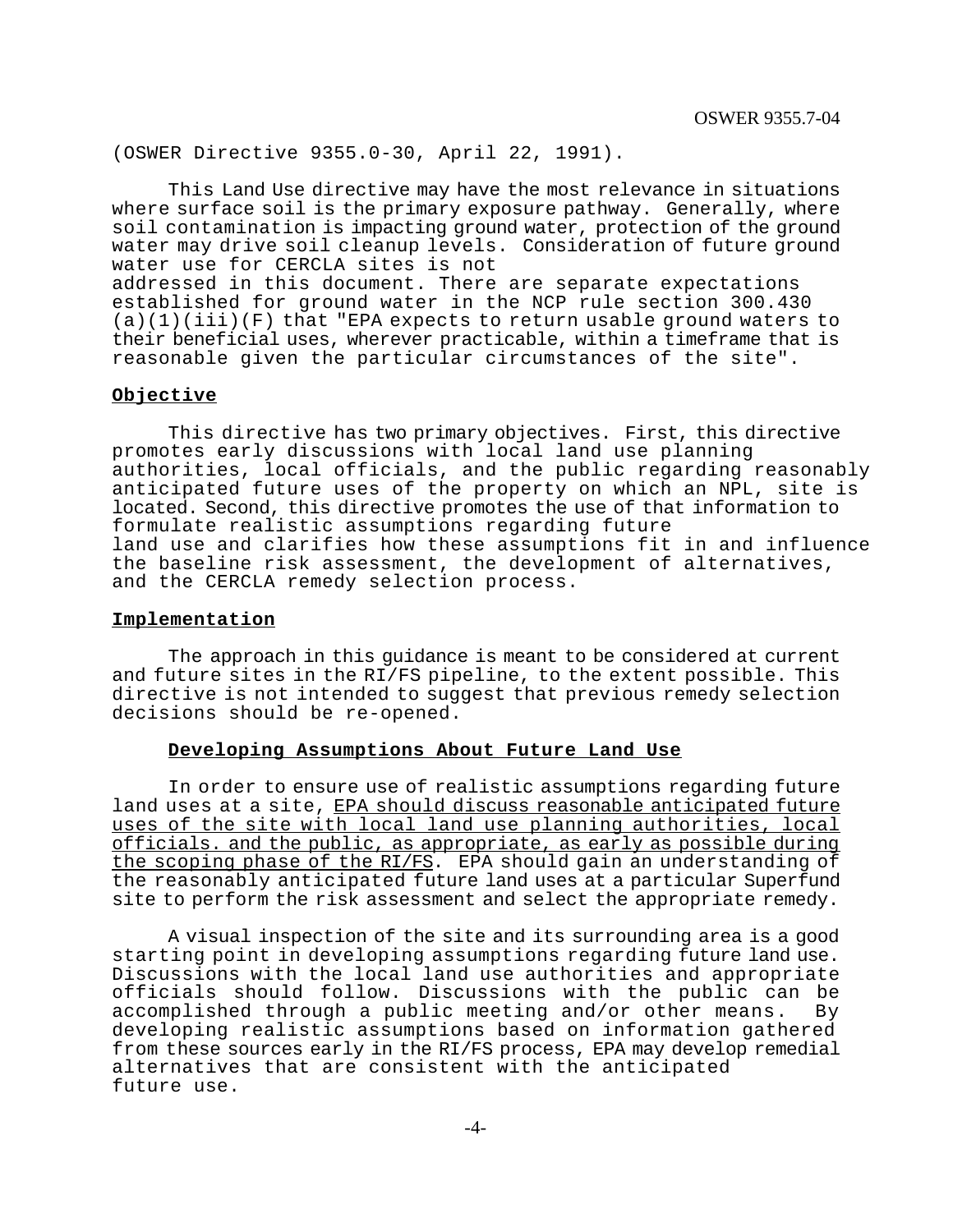The development of assumptions regarding the reasonably anticipated future land use should not become an extensive, independent research project. Site managers should use existing information to the extent possible, much of which will be available from local land use planning authorities. Sources and types of information that may aid EPA in determining the reasonably anticipated future land use include, but are not limited to:

- Current land use
- Zoning laws
- Zoning maps
- ! Comprehensive community master plans<br>! Population growth patterns and projectio
- Population growth patterns and projections (e.g., Bureau of Census projections)
- ! Accessibility of site to existing infrastructure (e.g.,transportation and public utilities)
- ! Institutional controls currently in place<br>! Site location in relation to urban, residential
- Site location in relation to urban, residential, commercial, industrial, agricultural and recreational areas
- ! Federal/State land use designation (Federal/State control over designated lands range from established uses for the general public, such as national parks or State recreational areas, to governmental facilities providing extensive site access restrictions, such as Department of Defense facilities)
- ! Historical or recent development patterns
- Cultural factors (e.g., historical sites Native American religious sites)
- ! Natural resources information<br>! Potential vulnerability of ground
- Potential vulnerability of ground water to contaminants that might migrate from soil
- ! Environmental justice issues<br>! Iocation of on-site or nearb
- Location of on-site or nearby wetlands
- Proximity of site to a flood plain<br>Proximity of site to critical habita
- Proximity of site to critical habitats of endangered or threatened species
- ! Geographic and geologic information<br>! Iocation of Wellhead Protection areas.
- Location of Wellhead Protection areas, recharge areas, and other areas identified in a State's Comprehensive Groundwater Protection Program

These types of information should be considered when developing the assumptions about future land use. Interaction with the public, which includes all stakeholders affected by the site, should serve to increase the certainty in the assumptions made regarding future land use at an NPL site and increase the confidence expectations about anticipated future land use are, in fact, reasonable.

For example, future industrial land use is likely to be a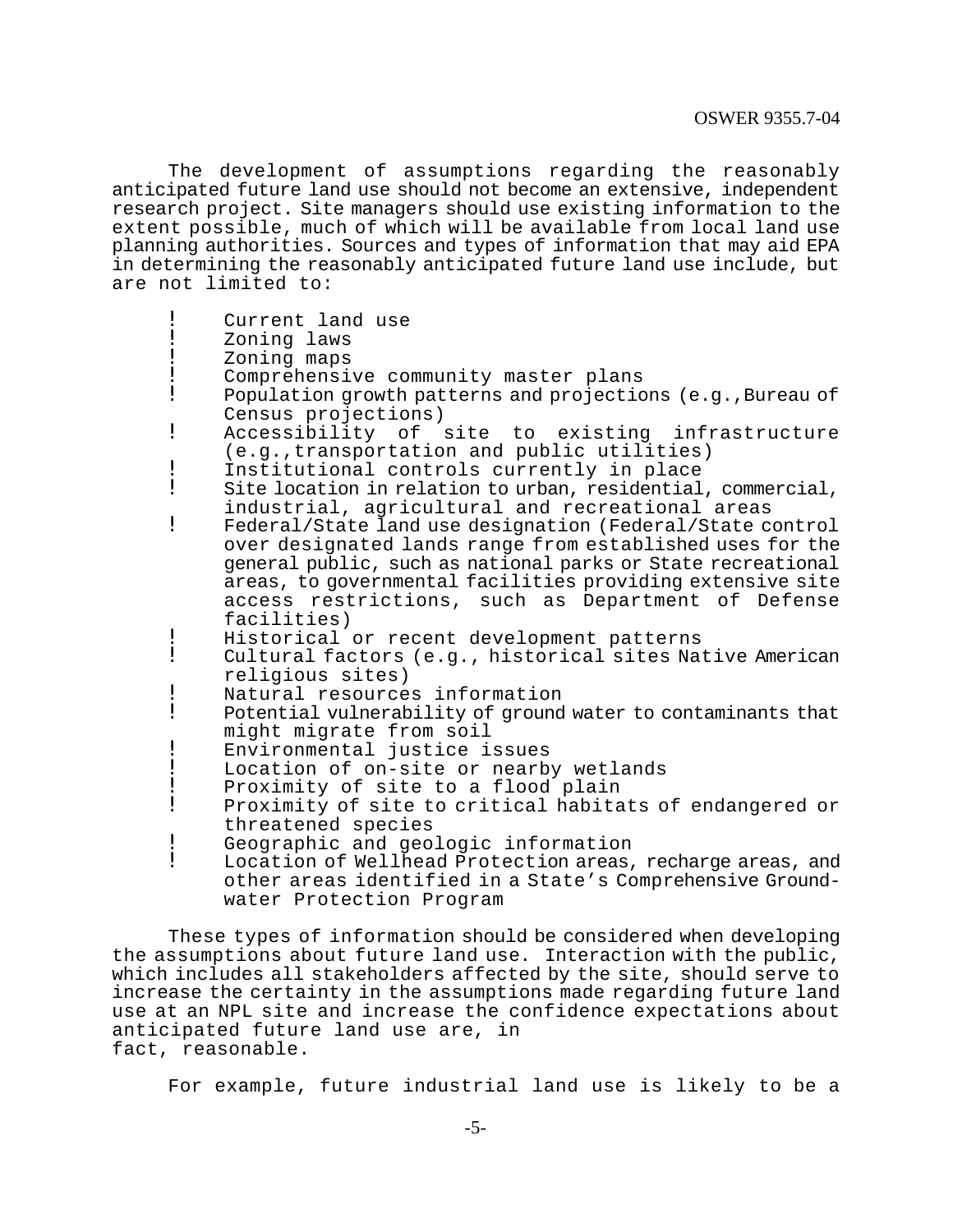reasonable assumption where a site is currently used for industrial purposes, is located in an area where the surroundings zoned for industrial use, and the comprehensive plan predicts the site will continue to be used for industrial purposes.

#### **Community Involvement**

NPL sites are located in diverse areas of the country, with great variability in land use planning practices. For some NPL sites, the future land use of a site may have been carefully considered through local, public, participatory, planning processes, such as zoning hearings, master plan approvals or other vehicles. When this is the case, local residents around the Superfund site are likely to demonstrate substantial agreement with the local land use planning authority on the future use of the property. Where there is substantial agreement among local residents and land use planning agencies, owners and developers, EPA can rely with a great deal of certainty on the future land use already anticipated for the site. For other NPL sites, however, the absence or nature of a local planning process may yield considerably less certainty about what assumptions regarding future use are reasonable. In some instances the local residents near the Superfund site may feel disenfranchised from the local land use planning and development process. This may be an especially important issue where there are concerns regarding environmental justice in the neighborhood around the NPL site. Consistent with the principle of fairness, EPA should make an extra effort to reach out to the local community to establish appropriate future land use assumptions at such sites.

#### **Land Use Assumptions in the Baseline Risk Assessment**

Future land use assumptions allow the baseline risk assessment and the feasibility study to focus on the development of practicable and cost-effective remedial alternatives, leading to site activities which are consistent with the reasonably anticipated future land use.

The baseline risk assessment generally needs only to consider the reasonably anticipated future land use; however, it may be valuable to evaluate risks associated with other land uses. The NCP preamble (55 Fed. Reg. 8710) states that in the baseline risk assessment, more than one future land use assumption may be considered when decision makers wish to understand the implications of unexpected exposures. Especially where there is some uncertainty regarding the anticipated future land use, it may be useful to compare the potential risks associated with several land use scenarios to estimate the impact on human health and the environment should the land use unexpectedly change. The magnitude of such potential impacts may be an important consideration in determining whether and how institutional controls should be used to restrict future uses. If the baseline risk assessment, evaluates a future use under which exposure is limited, it will not serve the traditional role, evaluating a "no action" scenario. A remedy, i.e.,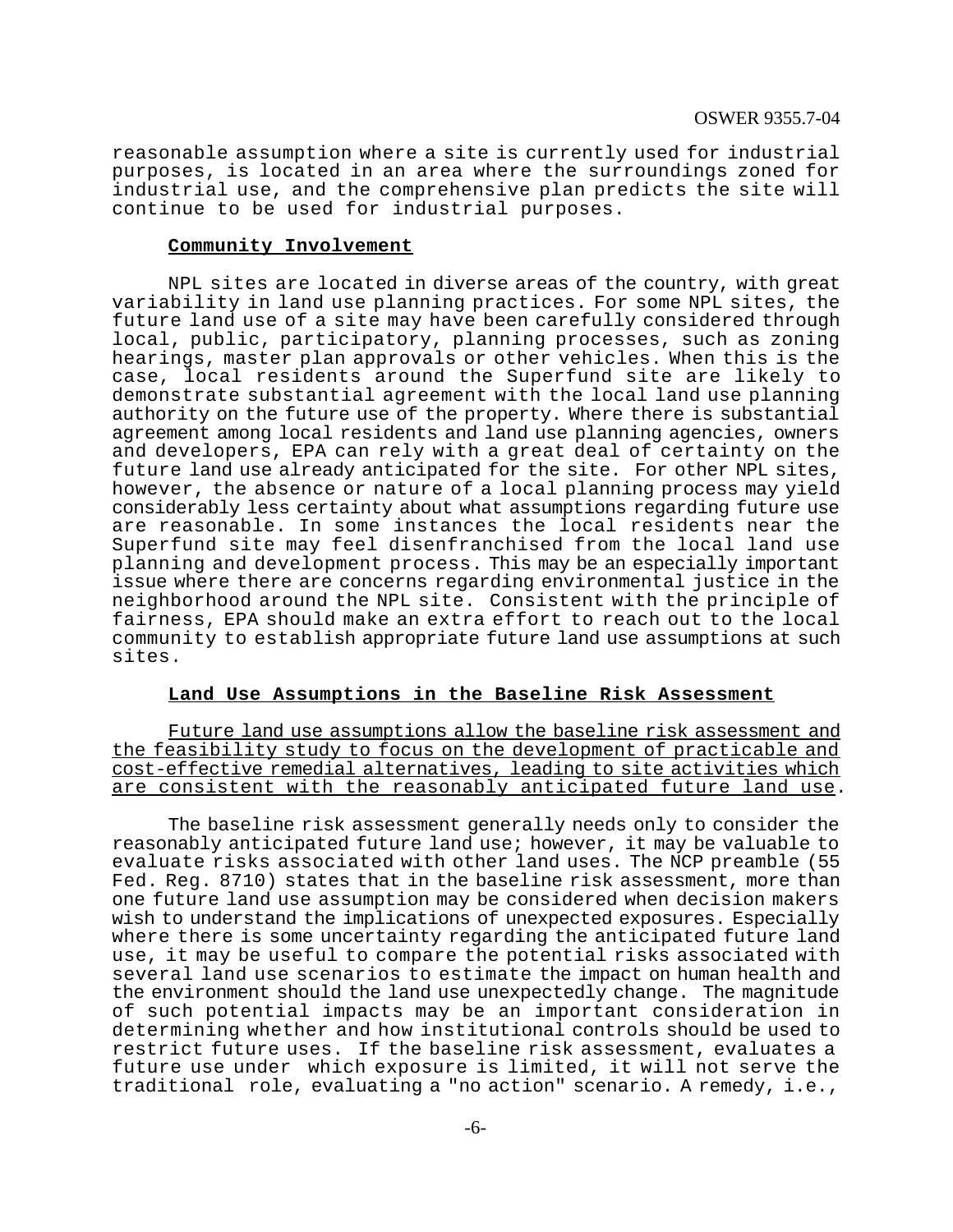institutional controls to limit future exposure, will be required to protect human health and the environment. In addition to analyzing human health exposure scenarios associated with certain land uses, ecological exposures may also need to be considered.

#### **Developing Remedial Action Objectives**

Remedial action objectives provide the foundation upon which remedial cleanup alternatives are developed. In general, remedial action objectives should be developed in order to develop alternatives that would achieve cleanup levels associated with the reasonably anticipated future land use over as much of the site as possible. EPA recognizes, however, that achieving either the reasonably anticipated land use, or the land use preferred by the community, may not be practicable across the entire site, or in some cases, at all. For example, as RI/FS data become available, they may indicate that the remedial alternatives under consideration for achieving a level of cleanup consistent with the reasonably anticipated future land use are not cost-effective nor practicable. If this is the case, the remedial action objective may be revised which may result in different, more reasonable land use(s).

EPA's remedy selection expectations described in section 300.430(a) (1)(iii) of the NCP should also be considered when developing remedial action objectives. Where practicable, EPA expects to treat principal threats, to use engineering controls such as containment for low-level threats, to use institutional controls to supplement engineering controls, to consider the use of innovative technology, and to return usable ground waters to beneficial uses to protect human health and the environment. (Some types of applicable or relevant and appropriate requirements (ARARs) define protective cleanup levels which may, in turn, influence post-remediation land use potential.)

In cases where the future land use is relatively certain, the remedial action objective generally, should reflect this land use. Generally, it need not include alternative land use scenarios unless, as discussed above, it is impracticable. to provide a protective remedy that allows for that use. A landfill site is an example where it is highly likely that the future land use will remain unchanged (i.e., long-term waste management area), given the NCP'S expectation that treatment of high volumes of waste generally will be impracticable and the fact that EPA's presumptive remedy for landfills is containment. In such a case, a remedial action objective could be established with a very high degree of certainty to reflect the reasonably anticipated future land use.

In cases where the reasonably anticipated future land use is highly uncertain, a range of the reasonably likely future land uses should be considered in developing remedial action objectives. These likely future land uses can be reflected by developing a range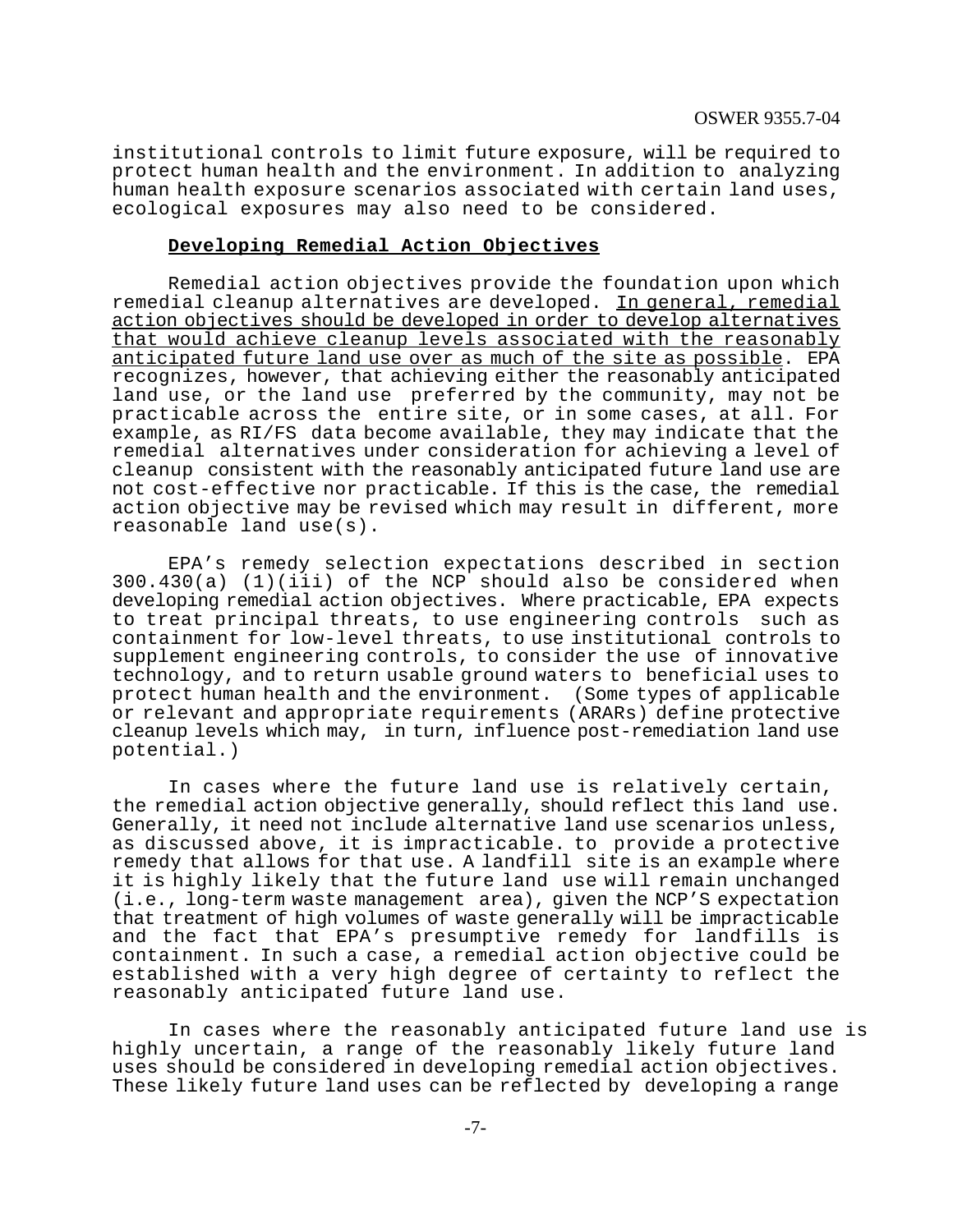of remedial alternatives that will achieve different land use potentials. The remedy selection process will determine which alternative is most appropriate for the site and, consequently, the land use(s) available following remediation.

As discussed in "Role of the Baseline Risk Assessment in Superfund Remedy Selection Decisions" (OSWER Directive 9355.0-30, April 22, 1991), EPA has established risk range for carcinogens within which EPA strives to manage site risks. EPA recognizes that a specific cleanup level within the acceptable risk range may be associated with more than one land use (e.g., an industrial cleanup to  $10^{-6}$  may also allow for residential use at a  $10^{-4}$  risk level.) It is not EPA's intent that the risk range be partitioned into risk standards based solely on categories of land use (e.g., with residential cleanups at the  $10^{-6}$ level and industrial cleanups at the 10<sup> $-4$ </sup> risk level.) Rather, the risk range provides the necessary flexibility to address the technical and cost limitations, and the performance and risk uncertainties inherent in all waste remediation efforts.

### **Land Use Considerations in Remedy Selection**

As a result of the comparative analysis of alternatives with respect to EPA's nine evaluation criteria, EPA selects a site-specific remedy. The remedy determines the cleanup levels, the volume of contaminated material to be treated, and the volume of contaminated material to be contained. Consequently, the remedy selection decision determines the size of the area that can be returned to productive use and the particular types of uses that will be possible following remediation.

The volume and concentration of contaminants left on-site, and thus the degree of residual risk at a site, will affect future land use. For example, a remedial alternative may include leaving in place contaminants in soil at concentrations protective for industrial exposures, but not protective for residential exposures. In this case, institutional controls should be used to ensure that industrial use of the land is maintained and to prevent risks from residential exposures. Conversely, a remedial alternative may result in no waste left in place and allow for unrestricted use (e.g., residential use).

### **Results of the Remedy Selection Process**

Several potential land use situations could result from EPA's remedy selection decision. They are:

! The remedy achieves cleanup levels that allow the entire site to be available for the reasonably anticipated future land use in the baseline risk assessment (or, where future land use is uncertain, all uses that could reasonably be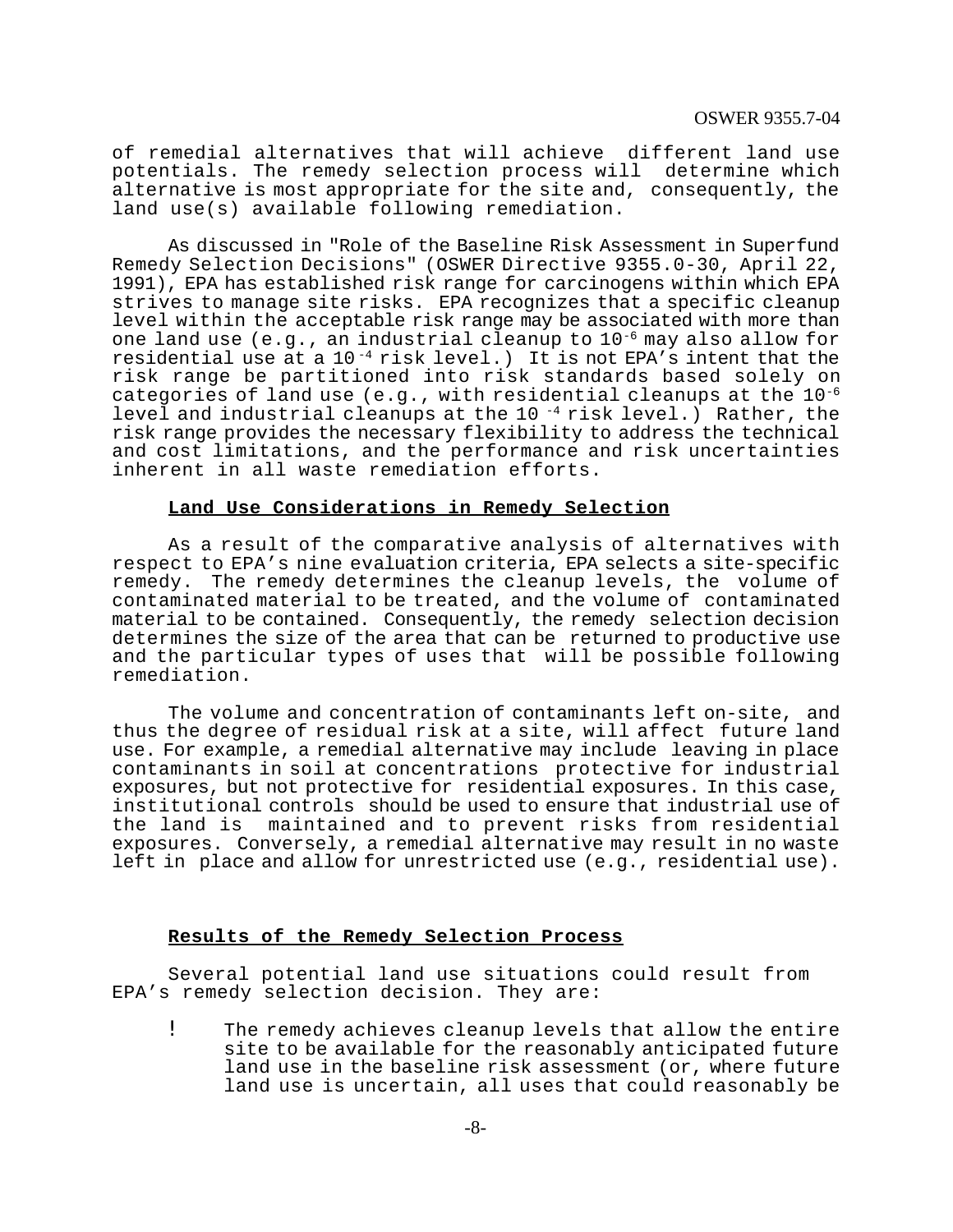anticipated).

- ! The remedy achieves cleanup levels that allow most, but not all, of the site to be available for the reasonably anticipated future land use. For example, in order to be cost effective and practicable, the remedy may require creation of a long-term waste management area for containment of treatment residuals or low-level waste on a small portion of the site. The cleanup levels in this portion of the site might allow for a more restricted land use.
- ! The remedy achieves cleanup levels that require a more restricted land use than the reasonably anticipated future land use for the entire site. This situation occurs when no remedial alternative that is cost-effective or practicable will achieve the cleanup levels consistent with the reasonably anticipated future land use. The site may still be used for productive purposes, but the use would be more restricted than the reasonably anticipated future land use. Furthermore, the more restricted use could be a long-term waste management area over all or a portion of the site.

### **Institutional Controls**

If any remedial alternative developed during the FS will require a restricted land use in order to be protective, it is essential that the alternative include components that will ensure that it remain protective. In particular, institutional controls will generally have to be included in the alternative to prevent an unanticipated change in land use that could result in unacceptable exposures to residual contamination, or, at a minimum, alert future users to the residual risks and monitor for any changes in use. In such cases, institutional controls will play a key role in ensuring long-term protectiveness and should be evaluated and implemented with the same degree of care as is given to other elements of the remedy. In developing remedial alternatives that include institutional controls, EPA should determine: the type of institutional control to be used, the existence of the authority to implement the institutional control, and the appropriate entity's resolve and ability to implement the institutional control. An alternative may anticipate two or more options for establishing institutional controls, but should fully evaluate all such options. A variety of institutional controls may be used such as deed restrictions and deed notices, and adoption of land use controls by a local government. These controls either prohibit certain kinds of site uses or, at a minimum, notify potential owners or land users of the presence of hazardous substances remaining on site at levels that are not protective for all uses. Where exposure must be limited to assure protectiveness, a deed notice alone generally will not provide a sufficiently protective remedy. While the ROD need not always specify the precise type of control to be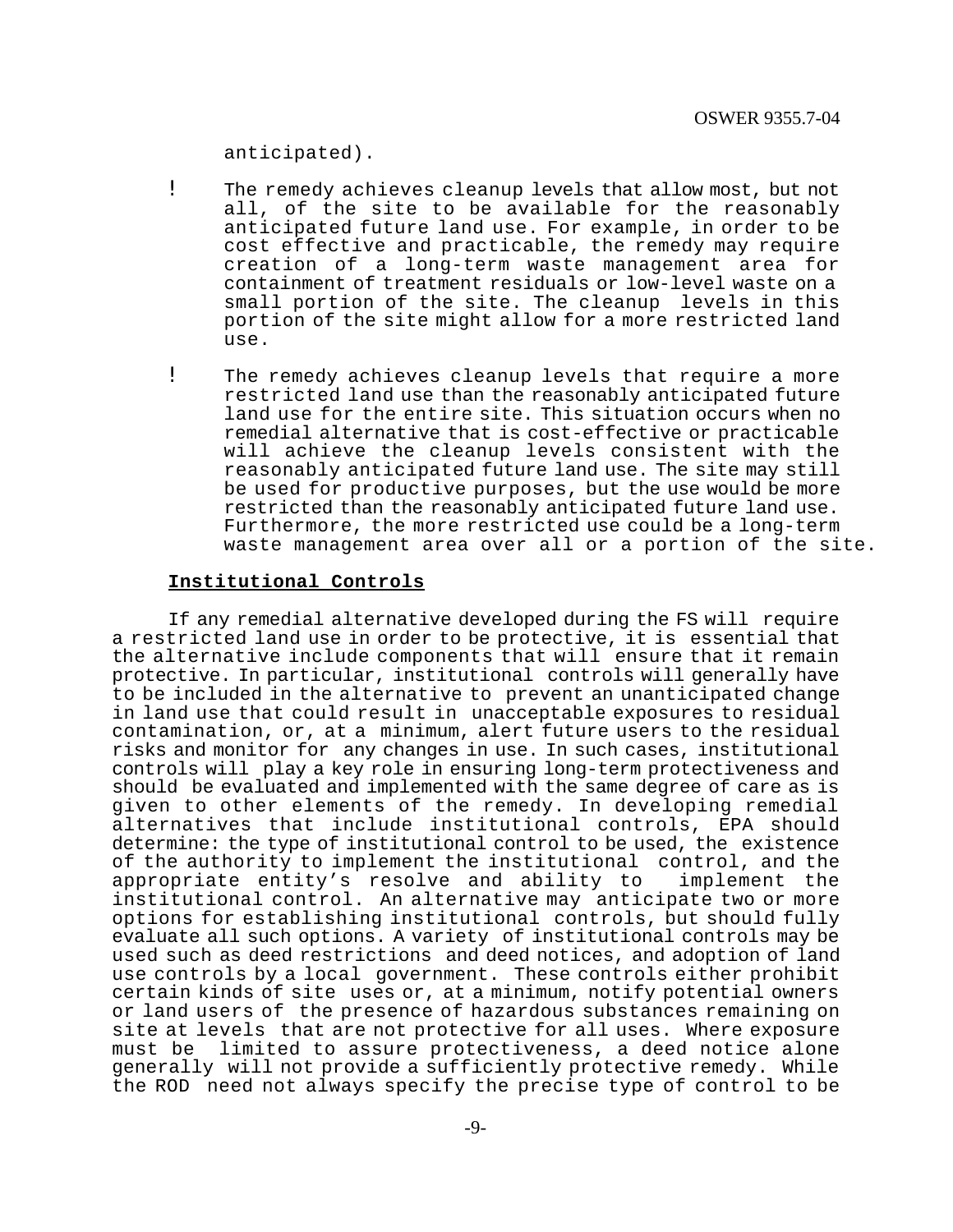imposed, sufficient analysis should be shown in the FS and ROD to support a conclusion that effective implementation of institutional controls can reasonably be expected.

Suppose, for example, that a selected remedy will be protective for industrial land use and low levels of hazardous substances will remain on site. An industry may still be able to operate its business with the selected remedy in place. Institutional controls, however, generally will need to be established to ensure the land is not used for other, less restricted purposes, such as residential use, or to alert potential buyers of any remaining contamination.

### **Future Changes in Land Use**

Where waste is left on-site at levels that would require limited use and restricted exposure, EPA will conduct reviews at least every five years to monitor the site for any changes. Such reviews should analyze the implementation and effectiveness of institutional controls with the same degree of care as other parts of the remedy. Should land use change, it will be necessary to evaluate the implications of that change for the selected remedy, and whether the remedy remains protective. EPA's role in any subsequent additional cleanup will be determined on a site-specific basis. If landowners or others decide at a future date to change the land use in such a way that makes further cleanup necessary to ensure protectiveness, CERCLA does not prevent them from conducting such a cleanup as long as protectiveness of the remedy is not compromised. (EPA may invoke CERCLA section 122(e) (6), if necessary, to prevent actions that are inconsistent with the original remedy.) In general, EPA would not expect to become involved actively in the conduct or oversight of such cleanups. EPA, however, retains its authority to take further response action where necessary to ensure protectiveness.

#### **Further Information**

If you have any questions concerning this directive, please call Sherri Clark at 703-603-9043.

NOTICE: The policies set out in this memorandum are intended solely as guidance. They are not intended, nor can they be relied upon, to create any rights enforceable by any party in litigation with the United States. EPA officials may decide to follow the guidance provided in this memorandum, or to act at variance with the guidance, based on an analysis of specific site circumstances. Remedy selection decisions are made and justified on a case-specific basis. The Agency also reserves the right to change this guidance at any time without public notice.